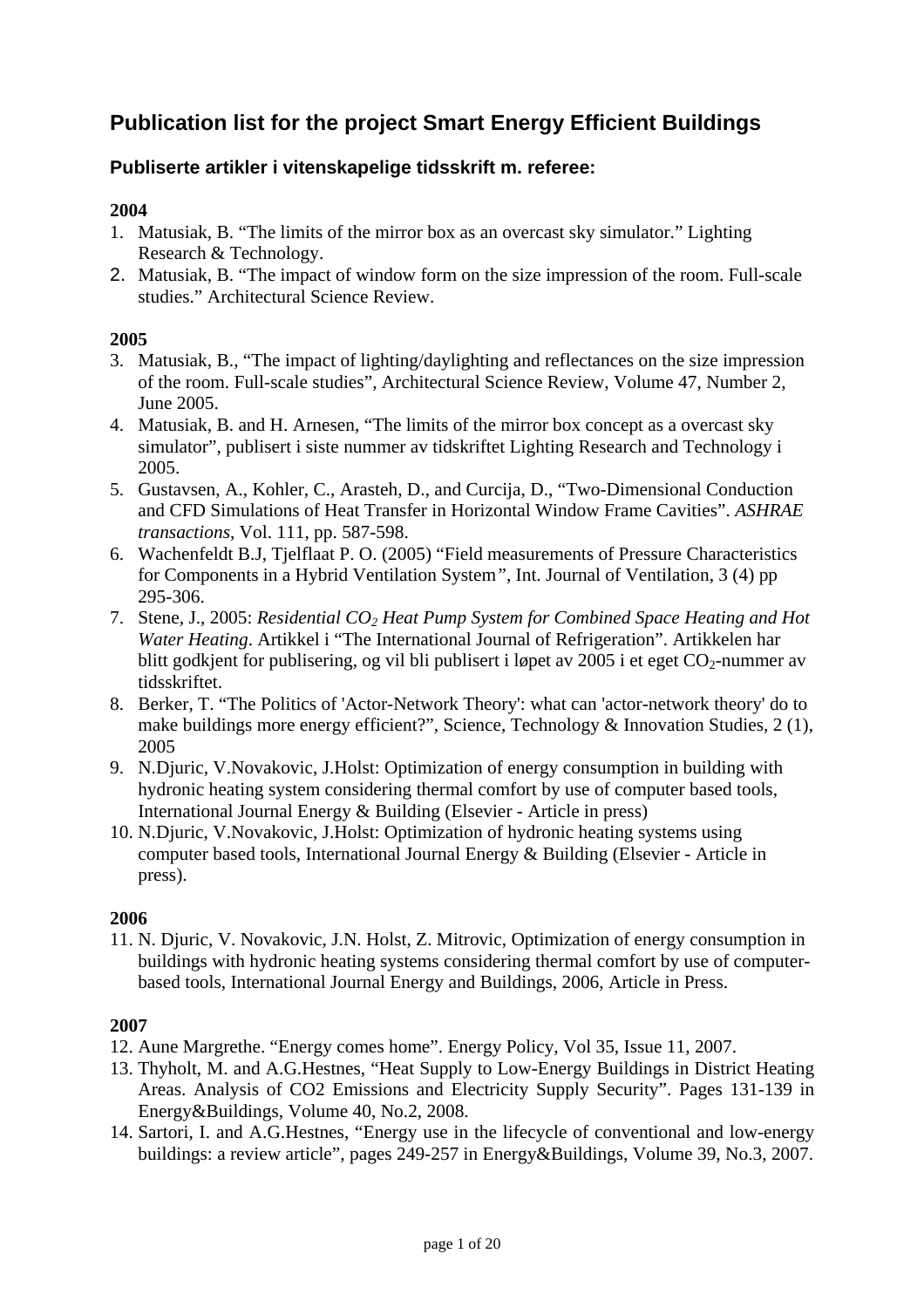- 15. N. Djuric, V. Novakovic, J.N. Holst, Z. Mitrovic, "Optimization of energy consumption in buildings with hydronic heating systems considering thermal comfort by use of computerbased tools", International Journal Energy and Buildings, 39, (2007), page 471-477.
- 16. N. Djuric, V. Novakovic: "Review of possibilities and necessity for building lifetime commissioning", Renewable & Sustainable Energy Reviews, (paper accepted for publication).
- 17. Gustavsen, A., Kohler, C., Arasteh, D., and Dalehaug, A. "Two-dimensional computational fluid dynamics and conduction simulations of heat transfer in horizontal window frames with internal cavities", *ASHRAE Transactions*, Vol.113(1), pp. 165-175.
- 18. Gustavsen, A. and Thue, J.V."Numerical simulation of natural convection in threedimensional cavities with a high vertical aspect ratio and a low horizontal aspect ratio", *Journal of Building Physics*, Vol. 30(3), pp. 217-240.
- 19. Thyholt, M. "Lavenergiboliger og fjernvarme en forenlig kombinasjon?", Arkitektur N, (paper accepted for publication).
- 20. Bjørn Jenssen Wachenfeldt, Mads Mysen, Peter G. Schild (2007), *Air flow rates and energy saving potential in schools with demand-controlled ventilation*, Energy and Buildings, 39 (2007), 1073-1079.

# **Publiserte artikler i andre vitenskapelige og faglige tidsskrifter:**

### **2003**

- 1. Hestnes, A.G. "Solar low energy buildings and the integrated design process", proceedings of the ISES Solar World Congress, Gøteborg, Juni-03.
- 2. Aschehoug et al.: "BP Solar Skin A Facade Concept for a Sustainable Future", proceedings of the ISES Solar World Congress 2003, June 14-19, Göteborg, Sweden.
- 3. Matusiak, B. "The impact of lighting/daylighting and reflectances on the size impression in the room. Full scale studies", proceddings of the CIE-conference, San Diego.
- 4. Novakovic, V. "HVAC Operation and maintenance Future challenges and possibilities", proceedings of the 4<sup>th</sup> International Conference on Cold Climate HVAC, Trondheim, Norway.
- 5. Holst, J. and Novakovic, V. "Optimizing energy consumption and indoor environment in cold climate buildings through use of simulation codes and optimizing procedures", proceedings of the  $4<sup>th</sup>$  International Conference on Cold Climate HVAC, Trondheim, Norway.
- 6. Holst, J. and Novakovic, V. "On-going Cx of HVAC systems using whole building simulation codes and optimizing procedures", proceedings of the ICEBO-conference, Berkeley.
- 7. Gether, H. and J. Stene. "Enviro-cores: Thermal storage integrated with heat pumps for heating and cooling of buildings", proceedings of the  $4<sup>th</sup>$  International Conference on Cold Climate HVAC, Trondheim, Norway.

- 8. Berker, T. "Smart machines, dubious delegates: the representation of user agency in the design of energy efficient buildings", STS Arbeidsrapport, Senter for teknologi og samfunn, NTNU, Trondheim.
- 9. Hermstad, K. "Architectural challenges to building integration of PV", Solares Bauen, Tyskland.
- 10. Wachenfeldt B.J (2004), *A locally adaptable clear sky model for calibration of global radiation data from field pyranometers*, Conference Paper, The international Eurosun 2004 Conference, Freiburg, Tyskland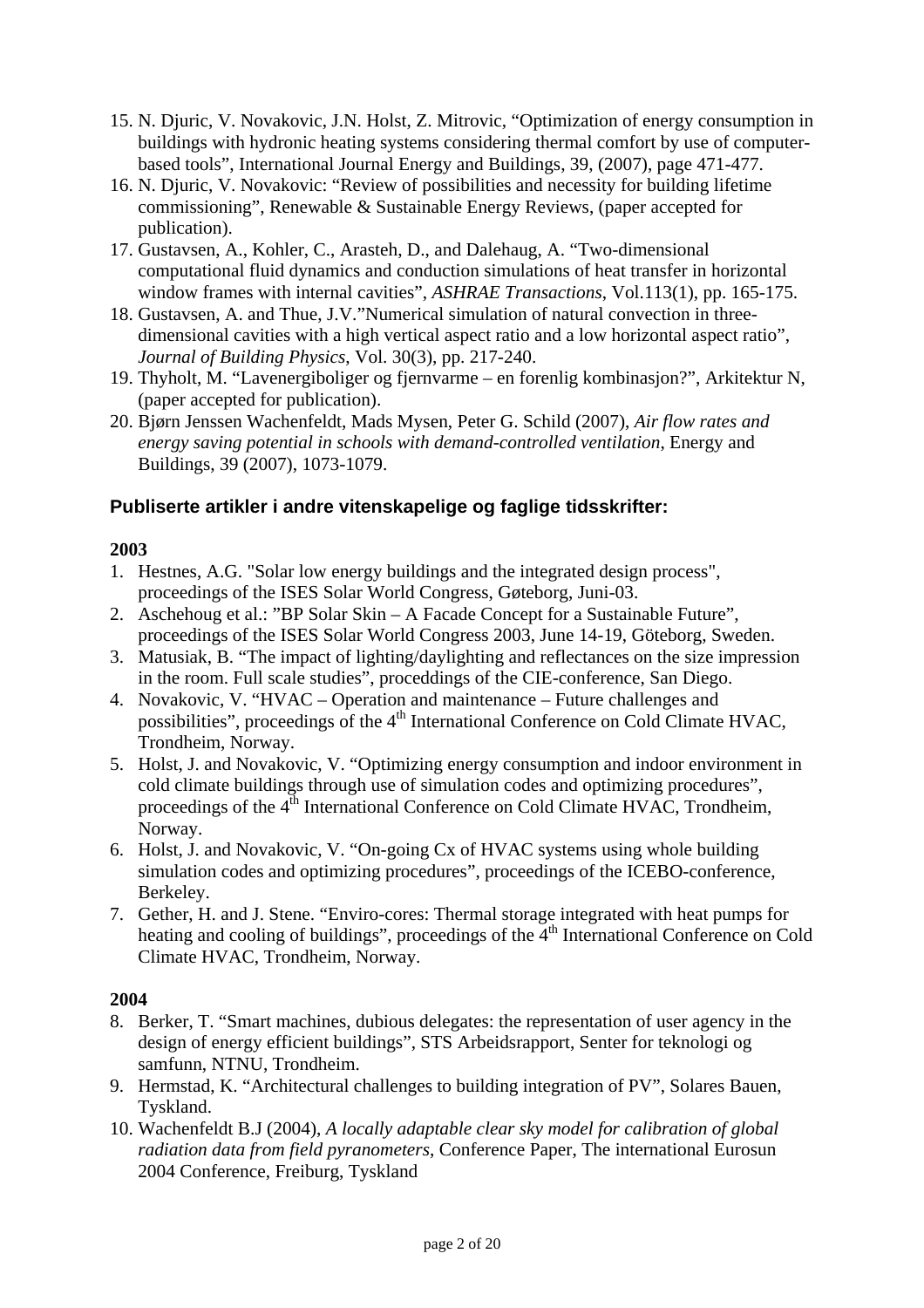- 11. Gao, J., M. Fishcer, T. Tollefsen and T. Haugen (2005), "Experiences with 3D and 4D CAD on Building Construction Projects: Benefits for Project Success and Controllable Implementation Factors", Proceedings of the CIBW78 22nd Conference on Information Technology in Construction, Institute for Construction Informatics, Technische Universität Dresden, Germany.
- 12. Gustavsen, A., Uvsløkk, S. and Jelle, B.P., "Numerical and experimental studies of the effect of various glazing spacers on the window U-value and the glazing temperature", *Proceedings of the 7th Nordic Symposium on Building Physics*, Vol 2, pp. 1003-1010.
- 13. Gether, H., S. Rognlien, J. Gether, "Sustainable energy shift in the building sector feasible or infeasible?", Proceedings of the ECEEE Summer study conference, Mandelieu la Napoule, France, May-June 2005.
- 14. Aune, M. and R. Bye, "Buildings that learn the role of building operators", Proceedings of the ECEEE Summer study conference, Mandelieu la Napoule, France, May-June 2005.
- 15. Stene, J., 2005: *CO2 värmpumpsystem för kombinerad uppvärming av utrymmen och varmvatten til bostader*. Artikkel i VVS-tidningen energi&miljø (Sverige) 6-7, 2005, pp. 58-60.
- 16. Berker, T, M. Hartman,Y. Punie og K. Ward, "Introduction", i Berker, T, M. Hartman,Y. Punie og K. Ward (red., 2005), Domestication of technology and media. Open University Press, p. 1-17.
- 17. Moe, H. T. Environmental criteria for energy efficient buildings, gjesteforelesning, Kennedy school, Harvard University, 09.05.05.
- 18. Hermstad, K., "EX-BIPV Exploring the Concepts of Tomorrow", paper ved International Solar Energy Society 2005 Solar World Congress, 6.-12. august, Orlando Florida, USA.
- 19. V.Novakovic, J.Holst, T.Hoel: "Lifetime commissioning for energy efficient operation of buildings - Norwegian approach", The 8th REHVA World Congress - Clima 2005, Lausanne, Switzerland, 9-12 October 2005.
- 20. N.Djuric, V.Novakovic, J.Holst: "Optimization of energy consumption in building with hydronic heating system by use of computer based tools", The 8th REHVA World Congress - Clima 2005, Lausanne, Switzerland, 9-12 October 2005.
- 21. V.Novakovic, J.Holst, M.Kostic: "The building envelope and HVAC system for an inpatient room using simulation and optimization tools", The 2005 World Sustainable Building Conference, Tokyo, Japan, 27-29 September 2005.
- 22. Kleiven, T. "Low energy buildings in Norway". Energy-efficient building, Artek event. Center for Arktisk Teknologi. Sisimiut, Greenland. 12-14 April 2005.
- 23. Ryghaug, M. "Policing sustainability. Strategies towards a sustainable architecture in Norway", in Guy & Williams, eds. *'Sustainable Architectures: Cultures and Natures in Europe and North America'*, London: Spon Press, 2005, s. 145-161.
- 24. Hans Martin Mathisen, Johan Halvarsson, Bjørn Jensen Wachenfeldt, Sten Olaf Hanssen, Monica Berner (2005), "A comparison of central and decentralized air handling units, Conference Paper, The 8. REHVA World Congress - Clma2005 Lausanne, Switzerland
- 25. Høseggen R.Z, Wachenfeldt B., Hanssen S. O. (2005) *Reduced energy demand by combining natural and mechanical ventilation in a new office building with an atrium* The 5th International Conference on Cold Climate, Heating, Ventilation and Air-Conditioning, 2006 - Moscow, Russia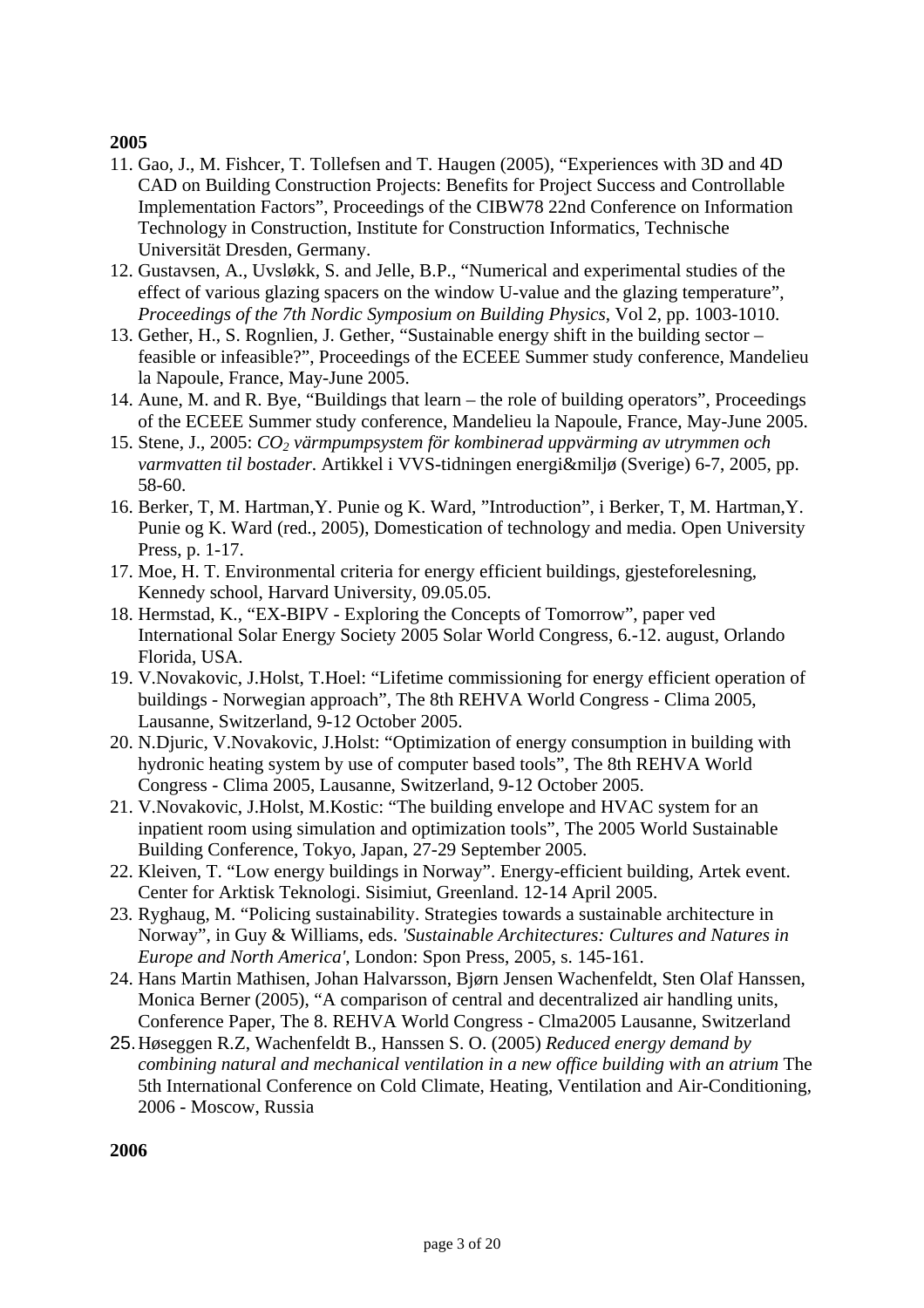- 26. Stene, J., Andresen, T., Jakobsen, A., 2006: "Brine-to-Water Heat Pump Systems for Heating and Cooling of Non-Residential Buildings". Heat Pump Centre Newsletter vol. 24, 3/2006, pp. 24-26.
- 27. Jakobsen, A., Skiple, T., Nekså, P., Wackenfeldt, B., Stene, J., Skaugen, G., 2006: "Development of Reversible Residential Air Conditioners and Heat Pumps Using  $CO<sub>2</sub>$  as Working Fluid". Heat Pump Centre Newsletter vol. 24, 3/2006, pp. 27-29.
- 28. Hestnes, A.G., T. Kleiven, and I. Andresen, "Urban PV Tool", The International Solar Cities Congress, 3-6 April 2006, Oxford, England.
- 29. Dokka, T.H. and I. Andresen, "Passive Houses in Cold Norwegian Climate", Paper at the 10<sup>th</sup> International Passive House Conference, 19-20 May 2006, Hanover, Germany.
- 30. Andresen, I. et al.: ''Integrated Building Concepts State-of-the-Art''. The 8<sup>th</sup> International Symposium for Solar Energy, "Solar 2006", 6-8 September 2006, Gleisdorf, Austria.
- 31. Heiselberg, P., I. Andresen, M. Perino and A.v.d. Aa: "Integrating Environmentally Responsive Elements in Buildings", Paper at the  $4<sup>th</sup>$  European Conference on Energy Performance and Indoor Climate, November 20-22, Lyon, France.
- 32. Jakobsen A., Skiple T., Nekså P., Wachenfeldt B., Skaugen G. (2006): "Experimental Evaluation of a Reversible CO2 Residential Air-Conditioning System at Cooling Conditions", The 7<sup>th</sup> IIR Gustav Lorentzen Conference on Natural Working Fluids, Trondheim, Norway, 2006.
- 33. Sowa, J., B.J. Wachenfeldt, A. Panek and Ø. Aschehoug (2006), "Analysis of Technologies for Improving Indoor Air Quality During Sustainable Redevelopment of Polish Schools", Healthy Buildings 2006, Lisboa, Portugal.
- 34. Gether, H., J. J. Gether, K. Nielsen and S. Rognlien "Dynamic Thermal Storage Physical Design and Systems Integration". Proceedings of  $5<sup>th</sup>$  International Conference on Sustainable Energy Technologies, Vicenza, Italy, August – September 2006.
- 35. Nordby, A.S., A.G.Hestnes, and B.Berge, "Lifetime and demountability of building materials", Proceedings of the GBEN2006 Conference, Preston, UK 11-12.9.2006. Pages 172-181. ISBN 978-1-84728-396-2.
- 36. Wyckmans, A., A.G.Hestnes, and A.S.Nordby, "Experts in Teams: Teaching sustainability in an interdisciplinary setting", Proceedings of the GBEN2006 Conference, Preston, UK 11-12.9.2006. Pages 51-60. ISBN 978-1-84728-396-2.
- 37. Stene, J., Jakobsen, J., Andresen, T., 2006: "CO<sub>2</sub> Heat Pump System for Heating and Cooling of Non-Residential Buildings".  $7<sup>th</sup>$  IIR Gustav Lorentzen Conference of Natural Working Fluids, Trondheim, Norway. 29.-31. mai, 2006.
- 38. N.Djuric, V.Novakovic, F.Frydenlund: "Existing building commissioning using computer based tools", The 6th International Conference for Enhanced Building Operation – ICEBO 2006, Shenzhen, China, 6-8 November 2006.
- 39. V.Novakovic, N.Djuric, J.Holst, F.Frydenlund: "Norwegian national program for lifetime commissioning and energy efficient operation of buildings", The 6th International Conference for Enhanced Building Operation – ICEBO 2006, Shenzhen, China, 6-8 November 2006.
- 40. N.Djuric, V.Novakovic, J.Holst: "Optimizing the building envelope and HVAC system for an inpatiant room by using simulation and optimization tools", The 5th International Conference on Cold Climate Heating, Ventilation and Air-Conditioning, Moscow, Russia, 21-24 May 2006.
- 41. V.Novakovic, J.Holst, T.Hoel: "Lifetime commissioning for energy efficient operation of buildings - Norwegian approach", The 36th International Congress of heating, refrigerating and air-conditioning, Belgrade, Serbia, 30 November-2 December 2006.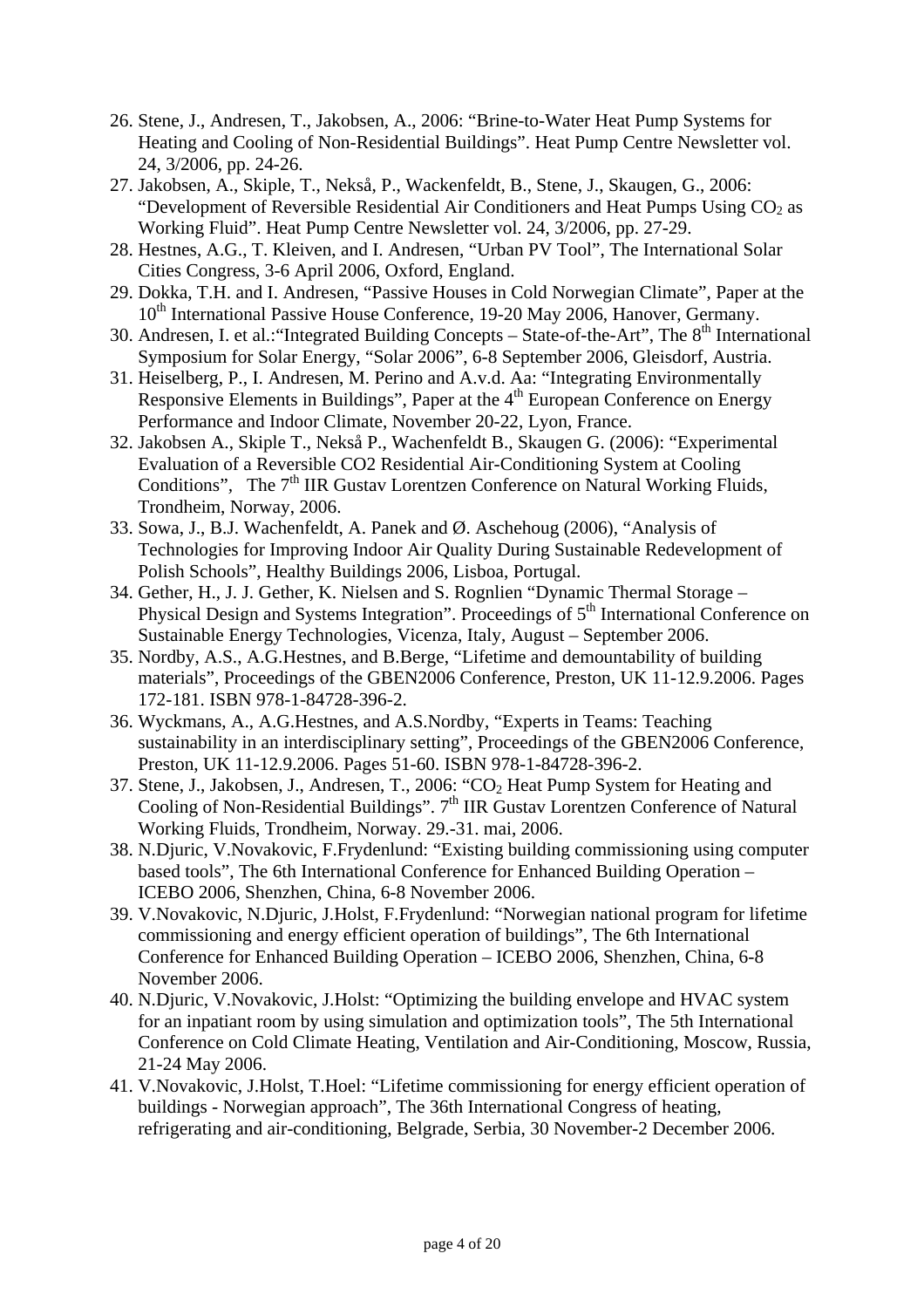- 42. N.Djuric, V.Novakovic, J.Holst: "Optimization of the design for an inpatient room using simulation and optimization tools", The 36th International Congress of heating, refrigerating and air-conditioning, Belgrade, Serbia, 30 November-2 December 2006.
- 43. Matusiak, B.: "A design method for fixed solar shading device", PLEA2006 The 23rd Conference on Passive and Low Energy Architecture, Geneva, Switzerland, 6-8 September 2006.

- 44. Aune, Margrethe; Berker Thomas: "Energiforbruk i boliger og yrkesbygg: utfordringer og muligheter". I: Mellom klima og komfort – utfordringer for en bærekraftig energiutvikling. Trondheim: Tapir Akademisk Forlag 2007, s. 47-64.
- 45. Aune, Margrethe; Berker, Thomas; Bye Robert. "Lærende bygg." I: Smarte energieffektive bygninger. Trondheim: Tapir Akademisk Forlag 2007. s. 21-27.
- 46. Bye, Robert: "Smarte vaktmestere". I: Smarte energieffektive bygninger. Trondheim: Tapir Akademisk Forlag 2007. s. 105-111.
- 47. Moe, Helene Tronstad: "Hvordan beregnes miljøvennlighet i bygninger?" I: Mellom klima og komfort – utfordringer for en bærekraftig energiutvikling. Trondheim: Tapir Akademisk Forlag 2007, s. 161-180.
- 48. Moe, Helene Tronstad: "Visualisering av miljøvennlige bygg: Tverrfaglige utfordringer." I: Mellom klima og komfort – utfordringer for en bærekraftig energiutvikling. Trondheim: Tapir Akademisk Forlag 2007, s. 201-216.
- 49. Ryghaug, Marianne: "Miljøvennlige arkitekter? Arkitektprofesjonens håndtering av energieffektivitet." I: Mellom klima og komfort – utfordringer for en bærekraftig energiutvikling. Trondheim: Tapir Akademisk Forlag 2007, s. 181-200.
- 50. Ryghaug, Marianne. Miljøarkitektur: "Fra grav til vugge?" I: Mellom klima og komfort utfordringer for en bærekraftig energiutvikling. Trondheim: Tapir Akademisk Forlag 2007, s. 217-232.
- 51. Sørensen, Knut Holtan; Ryghaug, Marianne. "En vandring i skyggenes dal? Hindringer for energieffektivisering og nyskapning i byggebransjen." I: Smarte energieffektive bygninger. Trondheim: Tapir Akademisk Forlag 2007. s. 9-18.
- 52. Sørensen, Knut Holtan. "Fra "hvite kull" til grønn varme? Utfordringer for energi." I: Mellom klima og komfort – utfordringer for en bærekraftig energiutvikling. Trondheim: Tapir Akademisk Forlag 2007, s. 9-28.
- 53. Sørensen, Knut Holtan. "Energiøkonomisering på norsk: Fra ENØK til Enova." I: Mellom klima og komfort – utfordringer for en bærekraftig energiutvikling. Trondheim: Tapir Akademisk Forlag 2007, s. 29-46.
- 54. Sartori, I and E.Ricker, "Calibration of multiple energy simulations: case study on a Norwegian school building", Proceedings of CISBAT 2007, Lausanne 2007.
- 55. Andresen, T. and G. Skaugen. "Lookup tables based on Gibb's Free Energy for quick and accurate calculation of thermodynamic properties for CO2", "Proceedings of the 22nd IIR International Congress of Refrigeration, 21-26 August 2007.
- 56. Jørn Stene, 2007: *Application of Ammonia Heat Pumps in Norway*. Artikkel i IEA Heat Pump Centre Newsletter, vol 25, no. 1/2007, pp 20-23.
- 57. Jørn Stene, 2007: *Application of Ammonia Heat Pumps in Norway*. Artikkel Scandinavian Refrigeration (Scanref) no. 3, 3. juni 2007, pp 32-34.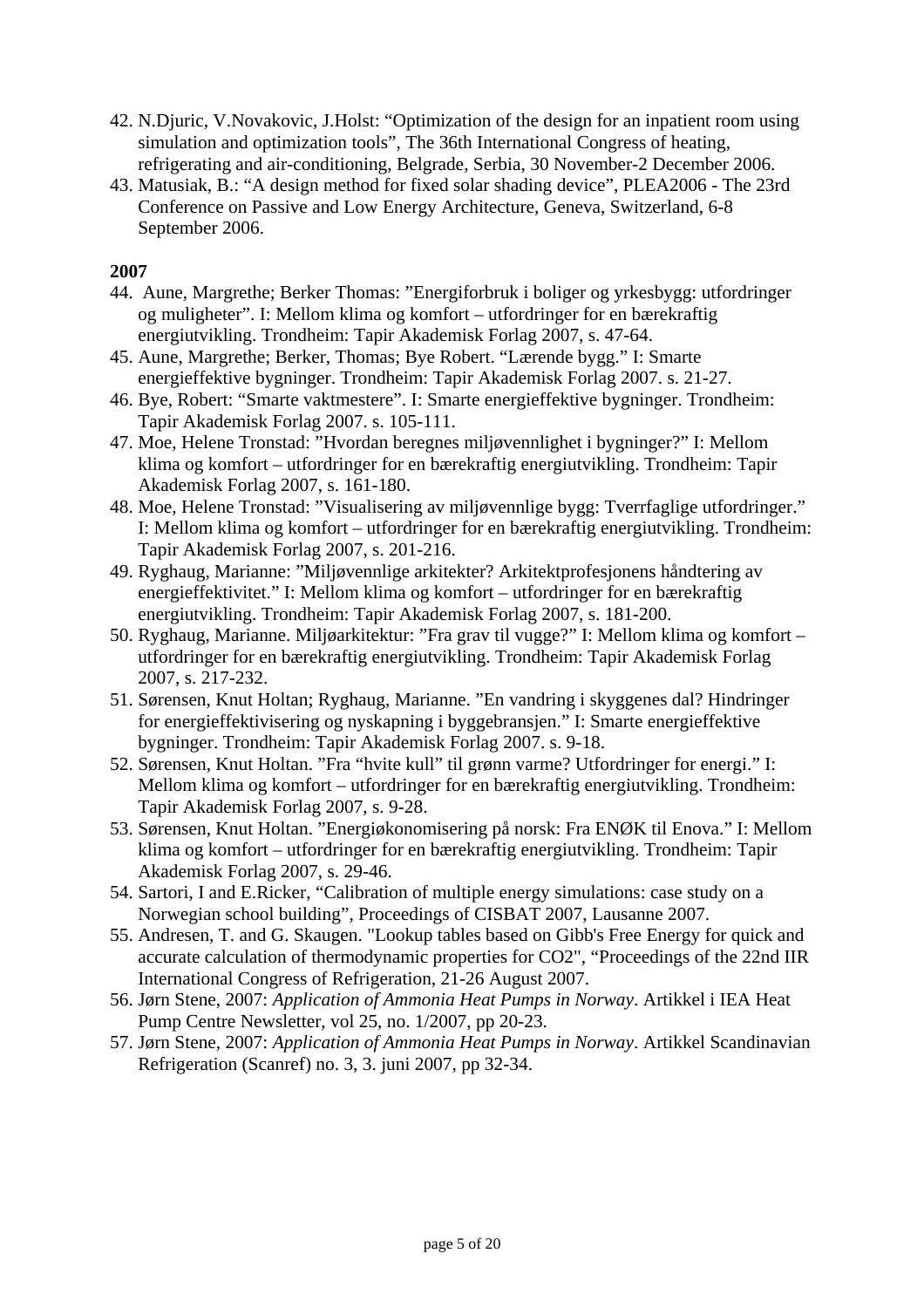# **Utgitte bøker:**

### **2004**

1. Stene, J. "Residential  $CO<sub>2</sub>$  heat pump system for combined space heating and hot water heating", Doctoral Thesis at NTNU,

### **2005**

2. Berker, T, M. Hartman,Y. Punie og K. Ward (red., 2005), Domestication of technology and media. Open Univesity Press.

#### **2006**

- 3. IEA SHCP Task 28, "Business Opportunities in Sustainable Housing. A Marketing Guide Based on the Experience from 10 Countries", International Energy Agency, Solar Heating and Cooling Programme, Task 28: Sustainable Solar Housing, 2006.
- 4. Moe, Helene Tronstad: "Tro, Håp og Hybrid Ventilasjon mål på miljøvennlighet i bygninger", Doktoravhandling 2006-63, NTNU, Institutt for tverrfaglige kulturstudier, 29.9-2006, ISBN 82-471-7874-5

#### **2007**

- 5. Andresen, Inger; Kleiven, Tommy; Ryghaug, Marianne; Malvik, Bjarne (red). "Smarte energieffektive bygninger". Trondheim: Tapir Akademisk Forlag 2007. ISBN 9788251922371. 111 s.
- 6. Aune, Margrethe; Sørensen, Knut Holtan (red). "Mellom klima og komfort utfordringer for en bærekraftig energiutvikling". Trondheim: Tapir Akademisk Forlag 2007. ISBN 978-82-519-2276-0. 234 s.
- 7. Bye, Robert. "Lærende bygninger Nøkkelferdige brukere? Bruk, brukermedvirkning og energieffektivisering i yrkesbygg". Doktoravhandling for graden Philosophiae Doctor (PhD); Norges teknisk-naturvitenskapelige universitet, Det historisk-filosofiske fakultet, Institutt for tverrfaglige kulturstudier; Trondheim, juni 2007.
- 8. "Enøk i bygninger effektiv energibruk", Gyldendal undervisning, ISBN 978-82-05- 37496-6, Under kapittel 9.5 Daglig drift av bygninger og tekniske anlegg, V. Novakovic, side 424-427.

### **Publiserte foredrag fra internasjonale møter/konferanser:**

### **2002**

- 1. Hanssen, S.O., "Role of Human Expousure Assessment in Urban Air Quality Management", presentation at WHO/ECA workshop, Bonn, 14-15 oktober 2002.
- 2. Holst, J. and V. Novakovic. "Optimising energy consumption and indoor environment in buildings through use of simulation codes and optimising procedures", IEA – ECBCS; Annex 40: Commissioning of Building HVAC Systems for Improved Energy Performance, Working Meeting, Brussels, Belgium, 2-4 October 2002, Paper.

- 3. Berker, T. "User representations in the conception and design of smart and energy efficient buildings", presentation at *Cultures of Technology*, 10-12 sept 2003, Institutt for tverrfaglige kulturstudier, Senter for teknologi og samfunn, Trondheim.
- 4. Berker, T. "Housetraining Energy Efficiency. From conjectures about user behaviour to an understanding of energy use in buildings", presentation at *Stategies for Sustainable*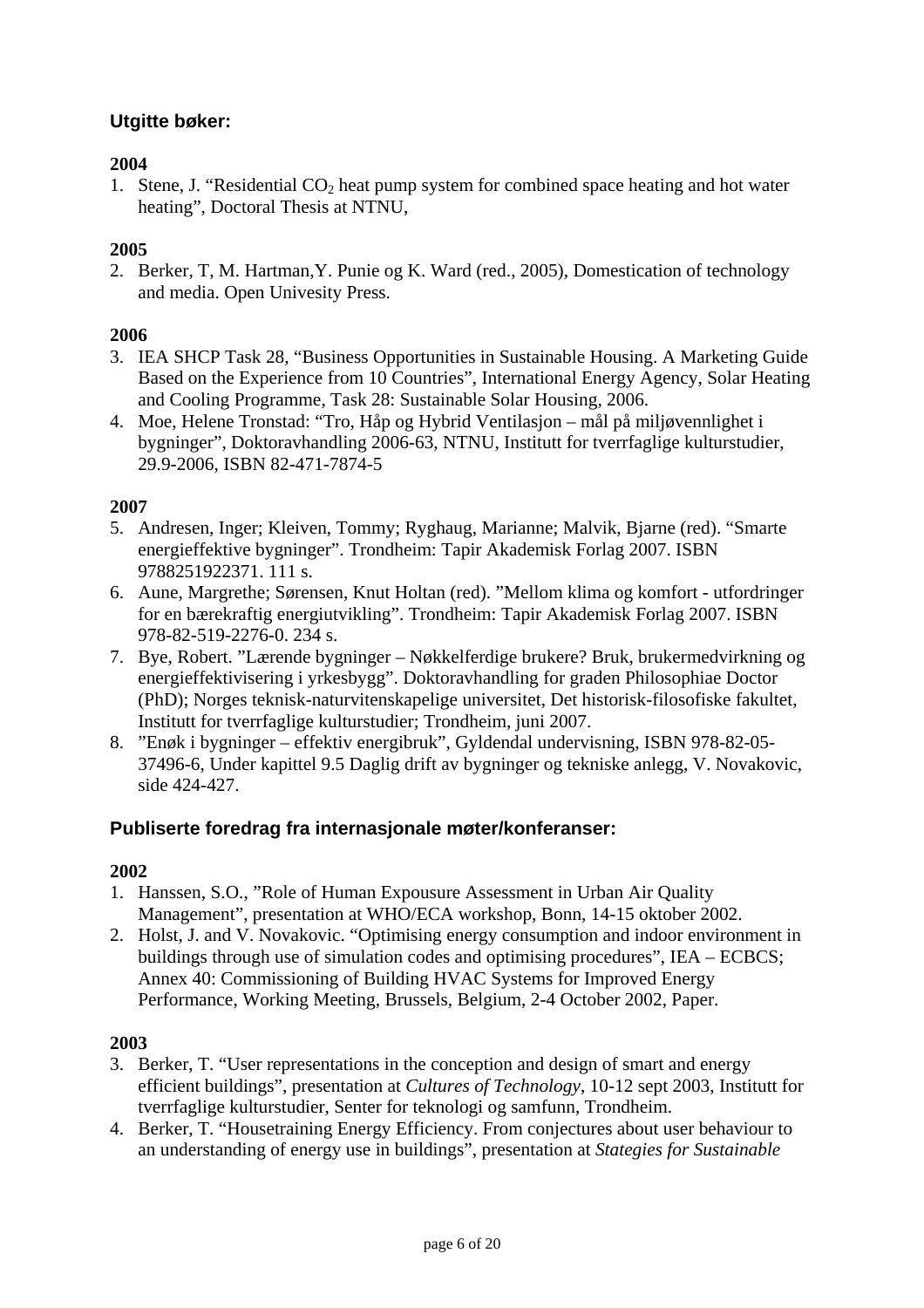*Energy Technologies,* 20-21 November 2003, Norges forskningsråd (SAMSTEMT) og Institutt for tverrfaglige kulturstudier, NTNU, Trondheim

- 5. Bye, R. "Life in the in-between: The Role of Buildng Maintenance"SAMSTEMT, "Strategies for Sustainable Energy Technologies", 20-21 November 2003, Norges forskningsråd (SAMSTEMT) og Insitutt for tverrfaglige kulturstudier, NTNU, Trondheim.
- 6. Ryghaug, M og Knut H. Sørensen: "The building industry: A black hole or a green spot for environmental policy?", paper presented at the Annual meeting of the Society for Social Study of Science, Atlanta, 9-11.10. 2003.
- 7. Ryghaug, M og Knut H. Sørensen: "Implementing sustainability in the building industry", Strategies for Sustainable Energy Technologies, Trondheim, 20-21.11.2003.

- 8. Berker, T. "Making Science and Technology Studies work. The case of smart energy effective buildings", Paper at the conference *Public Proofs – Science, Technology and Democracy,* 25-28 Aug 2004, Meeting of the Society of Social Studies of Science and the Association for the Study of Science and Technology, Paris.
- 9. Bye, R. "Energy management in buildings: the role of facility management", Paper at the conference *Public Proofs – Science, Technology and Democracy,* 25-28 Aug 2004, Meeting of the Society of Social Studies of Science and the Association for the Study of Science and Technology, Paris.
- 10. Aune, M. "Searching for sustainable homes", Paper at the conference *Public Proofs Science, Technology and Democracy,* 25-28 Aug 2004, Meeting of the Society of Social Studies of Science and the Association for the Study of Science and Technology, Paris.
- 11. Tollefsen, T. "Digital FM: Building information Modelling use to improve the performance of buildings over the life cycle", EuroFM 2004, Copenhagen, Denmark.
- 12. Wachenfeldt, B.J. and M.D. Lysko "A locally adaptable clear sky model for calibration of global radiation data from field pyranometers", EuroSun 2004, Freiburg, Tyskland.
- 13. Kleiven, T. "Natural ventilation in buildings Architectural concepts, consequences and possibilities", EuroSun 2004, Freiburg, Tyskland.
- 14. Matusiak, B. "The impact of lighting/daylighting and reflectances on the size impression of the room. Full-scale studies." International Symposium on Daylighting Buildings (IEA SHC TASK 31)
- 15. Hermstad, K. "Finding new concepts for Building Integrated Photovoltaics" EuroSun 2004, Freiburg, Tyskland.
- 16. Nielsen, J. R., H. Quicklund and J. Stang, "Decision and optimization models for thermal storage in D&C systems", The 9th International symposium on District Heating and Cooling, Espoo, Finland
- 17. Stang, J., V. Novakovic, E. Skjerven, "Comparison between Continuous Commissioning SM and Existing Praxis Energy Efficiency Measures in Norway", ICEBO 2004 - The International Conference for Enhanced Building Operations, Paris, France, October 18 - 19, 2004.
- 18. Jakobsen, A., G. Skaugen, T. Skiple, P. Nekså, T. Andresen. " Development and Evaluation of a Reversible  $CO<sub>2</sub>$  Residential Air Conditioning System Compared to a State-of-the-Art R410A Unit", 6th IIR/IIF Gustav Lorentzen Conference on Natural Working Fluids, 29/8-1/9 2004, Glasgow.
- 19. Stene, J. "Residential CO2 Heat Pump System for Combined Space Heating and Hot Water Heating, 6th IIR/IIF Gustav Lorentzen Conference on Natural Working Fluids, 29/8-1/9 2004, Glasgow.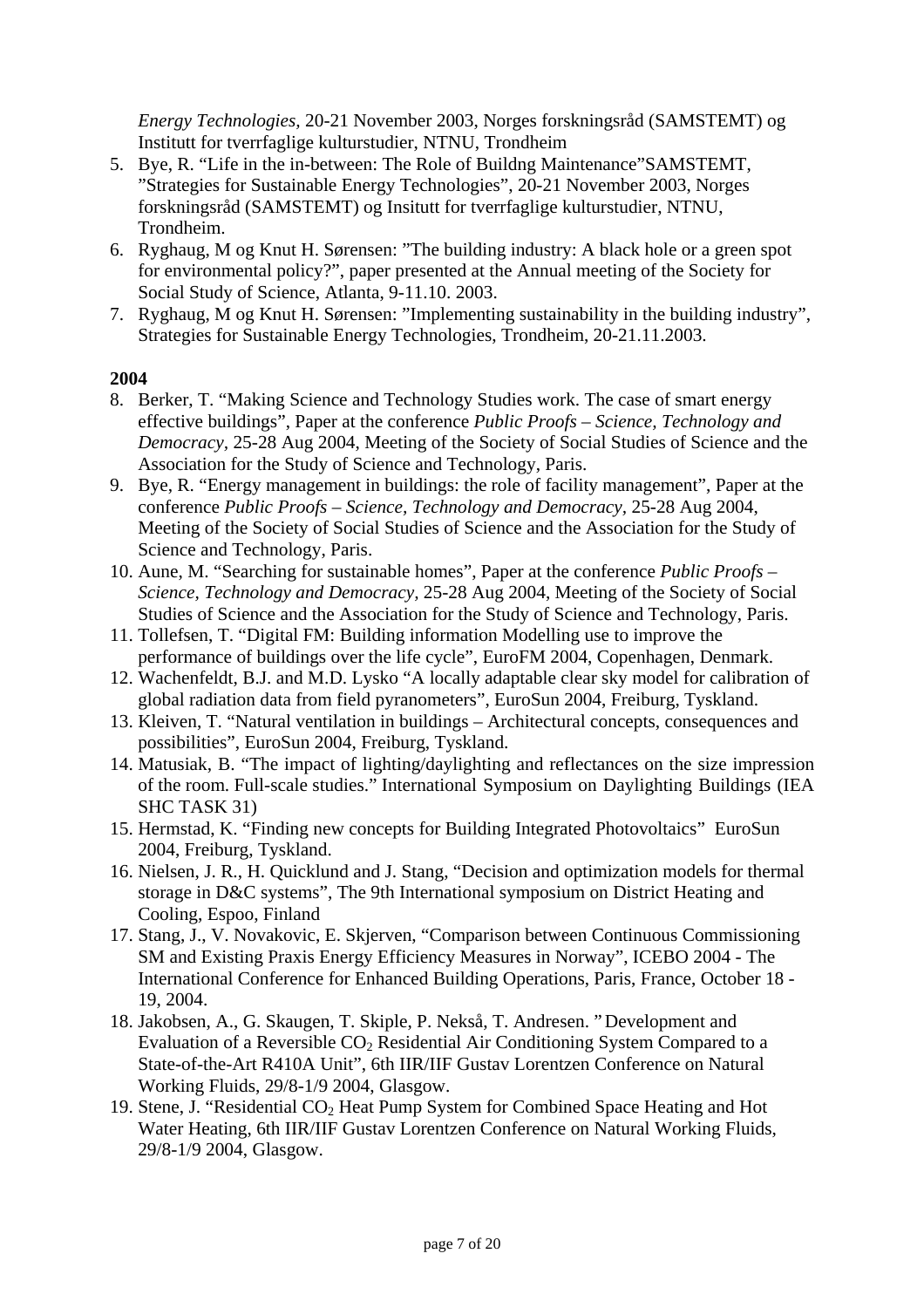- 20. Stang, J., V. Novakovic, E. Skjerven, "Comparison between "Continuous Commissioning SM" and Existing Praxis Energy Efficiency Measures in Norway", ICEBO 2004 - The International Conference for Enhanced Building Operations, Paris, France, October 18 - 19, 2004.
- 21. Hoel, T.I., V. Novakovic, B. Skjulsvik, "Implementation of partial initial commissioning during the elaboration- and construction phase", ICEBO 2004 - The International Conference for Enhanced Building Operations, Paris, France, October 18 - 19, 2004.
- 22. Akashi, J., N.Castro, V.Novakovic, B.Viaud, M.Jandon, "The IEA/ECBCS/Annex 40 Glossary On Commissioning", ICEBO 2004 - The International Conference for Enhanced Building Operations, Paris, France, October 18 - 19, 2004.

- 23. Hermstad, K., "BIPV and Architectural Challenges", foredrag ved det nordiske symposium Sol & arkitektur – fremtidens energiproducerencde facade, 17-18. mars, Århus, Danmark.
- 24. Hestnes, A.G., "Solar Cells in a Nordic Perspective", foredrag ved det nordiske symposium Sol & arkitektur – fremtidens energiproducerencde facade, 17-18. mars, Århus, Danmark.
- 25. Andresen, I., "Environmental Planning of Urban Development", Presentation at the 3<sup>rd</sup> Technical Experts Meeting of the IEA PVPS Task 10 Urban Scale PV project, March 17- 18, Lisbon, Portugal.
- 26. Hestnes, A. G., "Urban PVTool", Presentation at the  $5<sup>th</sup>$  Technical Experts Meeting of the IEA PVPS Task 10 Urban Scale PV project, October 4-5, 2005, Washington.
- 27. Aschehoug, Ø., "Energy Issues in Norway", Tsinghua University, Beijing, Smartbuild China Tour, October 2005.
- 28. Stene, J., 2005: *Brine-to-Water CO<sub>2</sub> Heat Pump System for Space Heating and Hot Water Heating in Residences*. 8th International Energy Agency Heat Pump Conference 2005, May 30th to June 2nd, 2005, Las Vegas, USA.
- 29. Jørn Stene: *Integrated CO2 Heat Pumps*. IEA Heat Pump Programme Workshop 28, "Test Procedure and Seasonal Performance Calculation of Residential Heat Pumps with Combined Space Heating and Hot Water Production. May 30th, 2005. Las Vegas, USA.

- 30. Hestnes, A.G., "Building Integration of Solar Thermal Systems", Invited keynote lecture at EuroSun2006, Glasgow 2006.
- 31. Berker, Thomas: "Objects in the twilight zone. Against linearity II", EASST conference, Lausanne, 23-26.8.2006.
- 32. Andresen, I. "Examples of Application of Integrated Building Concepts", Presentation at the  $4<sup>th</sup>$  Annex 44 Forum, 29 March 2006, Turin, Italy.
- 33. Gether, H."Dynamic Thermal Storage Physical Design and Systems Integration". Foredrag ved 5<sup>th</sup> International Conference on Sustainable Energy Technologies, Vicenza, Italy, 31. August 2006.
- 34. Berker, Thomas: "The role of energy users with respect to new energy technologies in buildings". ASRELEO Workshop, ETH, Zürich, 5-6.10.2006.
- 35. "Norwegian Program for Life-Time Commissioning (The PFK-project)", Life-Time Commissioning for Energy Efficient Operation of Buildings, Norwegian International Seminar, Trondheim, 6 April 2006.
- 36. N.Djuric, F.Frydenlund, V.Novakovic, J.Holst, R.Aarlien: "Preliminary step for commissioning of existing buildings", IEA – ECBCS; Annex 47: Cost-Effective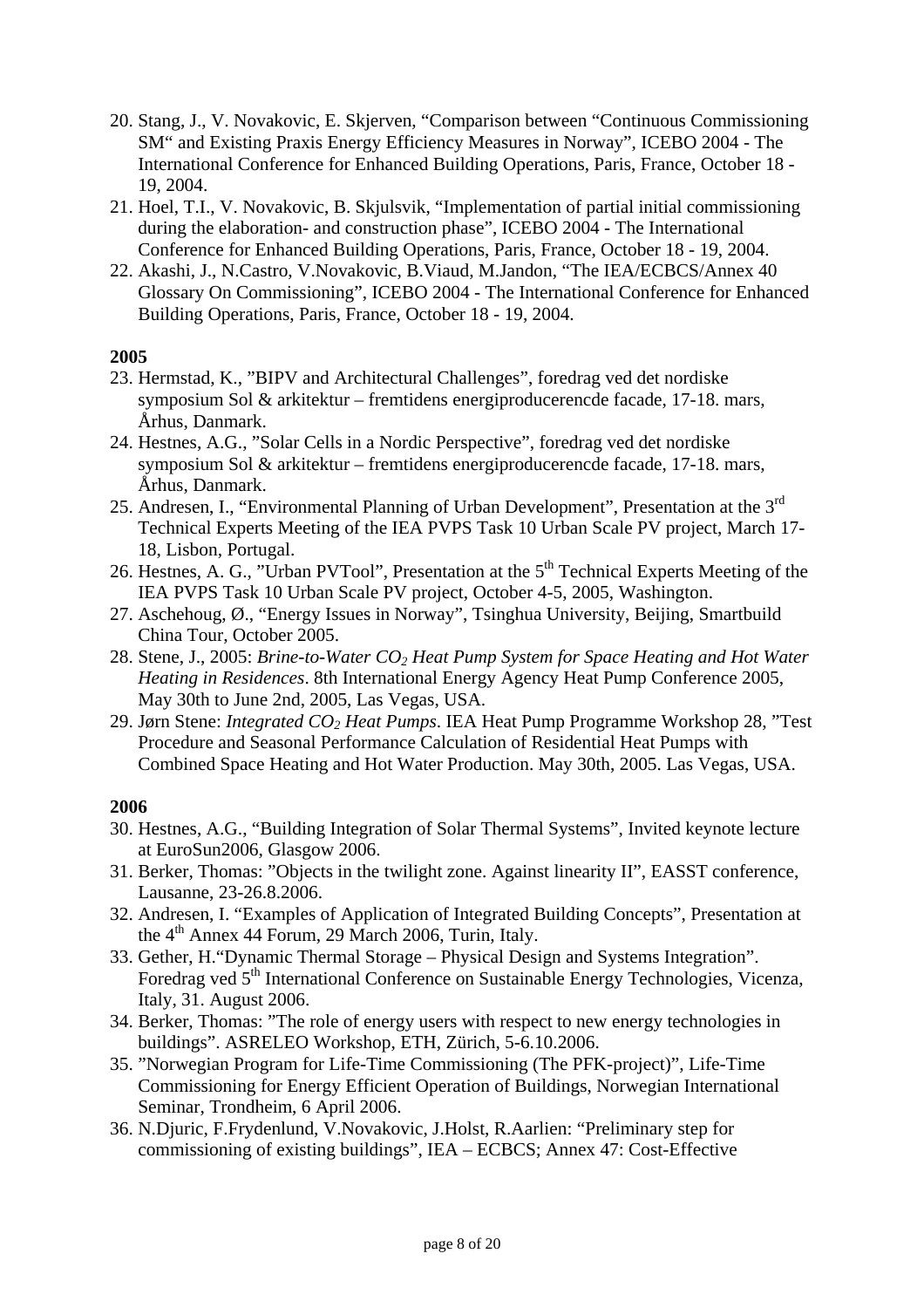Commissioning for Existing and Low Energy Building, Working Meeting No 2, Trondheim, Norway, 3-5 April 2006.

### **2007**

- 37. Berker, Thomas. Energienutzung im Heim als sozio-technische Praxis. Untersuchungsergebnisse, Trends und Strategien. I: Strom sparen im Haushalt. Trends, Einsparpotenziale und neue Instrumente für eine nachhaltige Energiewirtschaft. Muenchen: oekom verlag 2007. ISBN 3-86581-084-5.
- 38. Hestnes, A.G., "Integrated design a must for low energy buildings", Lecture at "B150", DTU, København 25.10.2007.
- 39. Hestnes, A.G., "Solar Architecture What is changing as a result of climate change?", ISES Solar World Congress 2007, Beijing 19-21.9.2007. Invited keynote lecture.
- 40. N. Djuric: "Commissioning tools for hydronic heating system and domestic hot water", IEA-ECBCS-Annex 47: Cost Effective Commissioning of Existing and Low Energy Buildings, 2nd working meeting, Budapest, Hungary, 22–24 April 2007.
- 41. M. Masic: "Commissioning tool for the preliminary analysis of existing buildings", IEA-ECBCS-Annex 47: Cost Effective Commissioning of Existing and Low Energy Buildings, 2nd working meeting, Budapest, Hungary, 22–24 April 2007.
- 42. N.Djuric, V.Novakovic, F.Frydenlund: "Existing building commissioning using computer-based tools", The 9th REHVA World Congress - Clima 2007, Helsinki, Finland, 10-14 June 2007.
- 43. N.Djuric, F.Frydenlund, V.Novakovic, J.Holst,: "Preliminary step in collecting data for commissioning of existing buildings (Characterization of buildings, systems and problems)", The 9th REHVA World Congress - Clima 2007, Helsinki, Finland, 10-14 June 2007.
- 44. N.Djuric: Use of EXPRESS-G for the commissioning tool presentation, IEA-ECBCS-Annex 47: Cost Effective Commissioning of Existing and Low Energy Buildings, 3th working meeting, Kyoto, Japan, 22–24 October 2007.
- 45. M.Masic, V.Novakovic: Preliminary energy performance analysis of 39 university buildings in Norway, IEA-ECBCS-Annex 47: Cost Effective Commissioning of Existing and Low Energy Buildings, 3th working meeting, Kyoto, Japan, 22–24 October 2007.
- 46. Kleiven, T. "Urban PV tool, -a tool for decision makers, designers and builders". Foredrag holdt på seminaret *Seminario aplicacióne de la energia solar fotovoltaica desde la planificacion urbanistica* på arkitektfakultetet i Madrid, Spania 24.10.07.
- 47. Matusiak, B. "The graphical tool for sky component, solar glare and overheating risk prediction", CIE Conference Beijing, 2007.
- 48. Jørn Stene, Arne Jakobsen, Trond Andresen, Torgeir Skiple, Petter Nekså, 2007: *CO2 Heat Pump System for Combined Heating and Cooling of Non-Residential Buildings*. Paper ved 22<sup>nd</sup> IIR International Congress of Refrigeration, 22.-26. august, Beijing, China.

### **Øvrige rapporter, foredrag og presentasjoner fra faglige møter:**

- 1. Aune, M., T. Berker and K.H. Sørensen. "Needs, roles and participation. A review of social science studies of users in technological design", STS working paper, Department of interdisciplinary studies of culture, 2002.
- 2. Sørensen, K.H. et al. "Criteria versus process. How building design may become sustainable. An overview of social science approaches", STS working paper, Department of interdisciplinary studies of culture, 2002.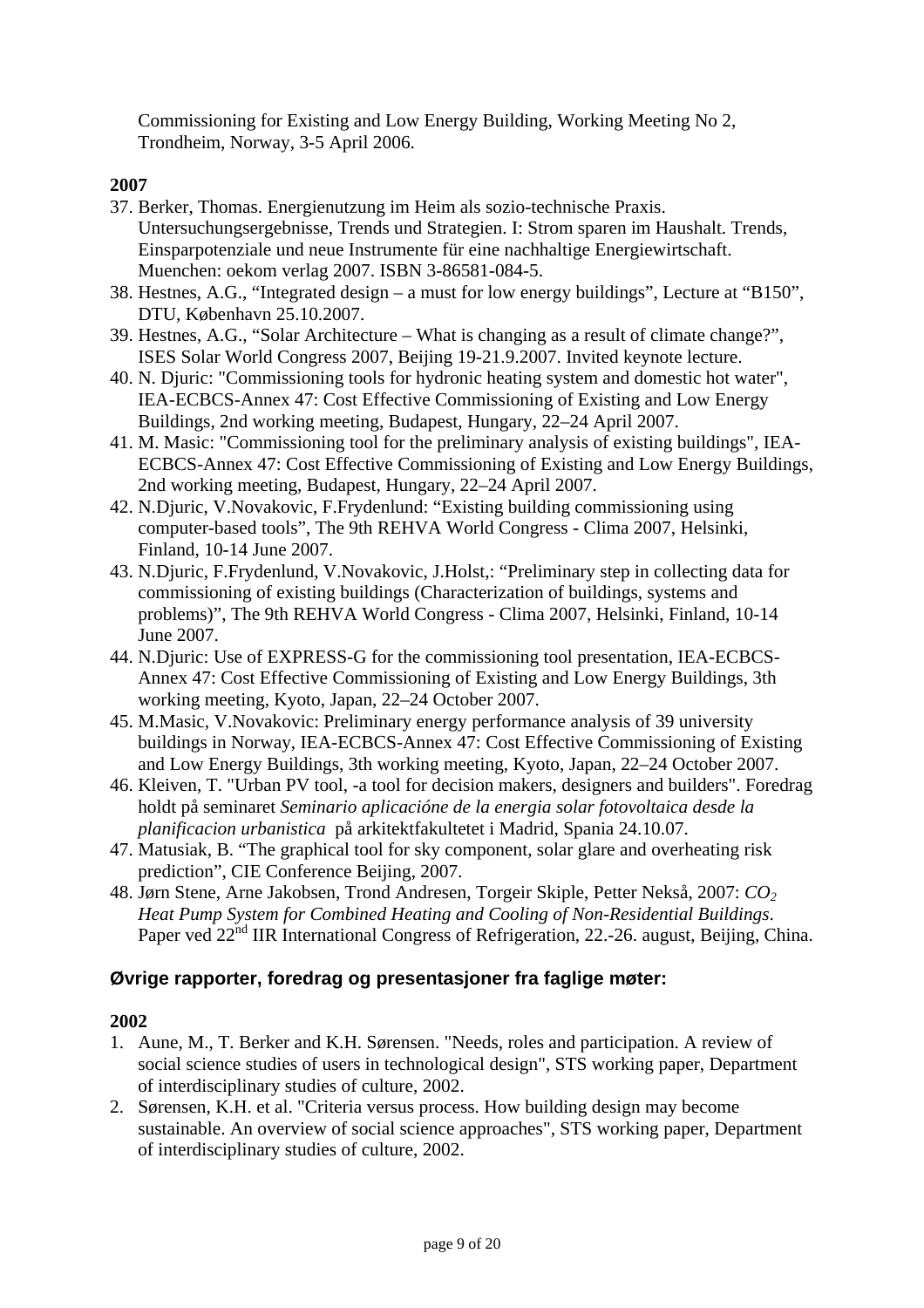- 3. Hanssen, S.O. and M. Berner. "Indoor Environment in Smart Energy Efficient Buildings A-State-of-the-Art", SINTEF Rapport TR F5735, 2002.
- 4. Ryghaug, M. and K.H. Sørensen. "Implementing sustainability in smart buildings. An overview of social science approaches", STS working paper, Department of interdisciplinary studies of culture, 2002.
- 5. Tollefsen, T. and G. Hansen. "Integrated Design in Smart Energy Efficient Buildings A State-of-the-Art", SINTEF Rapport STF F02527, 20.12.2002.
- 6. Wachenfeldt, B. and D. Bell. "Building Integrated Energy Systems in Smart Energy Efficient Buildings – A State-of-the-Art", SINTEF Rapport STF22 F02526, 2002.
- 7. Matusiak, B. "Lighting Systems in Smart Energy Efficient Buildings A State-of-the-Art", Institutt for byggekunst, form og farge, NTNU, 2002.
- 8. Andresen, I. "Building Integrated Photovolatics in Smart Energy Efficient Buildings A State-of-the-Art", SINTEF Rapport SFT22 F02525,2002.
- 9. Mathisen, H.M., J. Stang, and V. Novakovic. "Heating, cooling and ventilation systems A State-of-the-art", SINTEF Report TR A5768, 2002.
- 10. Andresen, T., P. Nekså and J. Stene. "Heat Pumps in Smart Energy Efficient Buildings A State-of-the-Art", SINTEF Rapport TR F5736, 2002.
- 11. Nielsen, K. "Storage in Smart Energy Efficient Buildings A State-of-the-Art", Kai Nielsen, Institutt for geologi og bergteknikk, NTNU, 2002.
- 12. Gether, H. "Miljøkjernen en mulighetsstudie", Institutt for geologi og bergteknikk, NTNU, 2002.

- 13. Ryghaug, M: "Arkitekters kunnskap om innemiljø og energibruk til hinder for energi-og miljøriktige bygninger?", NTNU Kursdagene: effektiv energibruk i bygninger innsatsfaktor for bedre inneklima, produktivitet og helse", 2003-01-06, NTNU.
- 14. Sørensen, Knut H.: "Utfordringer ved implementering av smarte energieffektive bygninger", Foredrag ved seminaret *Smarte Bygg Anno 2020*, Norges Teknisk Naturvitenskapelige Universitet, Trondheim, 8. mai 2003.
- 15. Andresen, I.: **"**Integrert prosjektering. En forutsetning for smarte energieffektive bygg", Foredrag ved seminaret *Smarte Bygg Anno 2020*, Norges Teknisk Naturvitenskapelige Universitet, Trondheim, 8. mai 2003.
- 16. Andresen, I.: "Visjoner for energiløsninger i bygg", Foredrag ved Norges energidager, 16- 17. oktober 2003, Oslo.
- 17. Andresen, I.: "Norsk solcelleanlegg: Hva er status på solcelleveggen i Trondheim?", Foredrag ved Solenergidagen 2003, Oslo 9. april 2003.
- 18. Bredesen, A. "Smartbygg En viktig del av satsingen på Energi og Miljø ved NTNU", Foredrag ved seminaret *Smarte Bygg Anno 2020*, Norges Teknisk Naturvitenskapelige Universitet, Trondheim, 8. mai 2003.
- 19. Gether, H. "Nasjonalt satsingsprogram FoU og innovasjon for bærekraft og energibruk i bygg", Foredrag ved seminaret *Smarte Bygg Anno 2020*, Norges Teknisk Naturvitenskapelige Universitet, Trondheim, 8. mai 2003.
- 20. Hestnes, A. G. "Smartbygg et strategisk forskningsprogram ved NTNU og SINTEF, Foredrag ved seminaret *Smarte Bygg Anno 2020*, Norges Teknisk Naturvitenskapelige Universitet, Trondheim, 8. mai 2003.
- 21. Rognlien, S. "Miljøbygg 2020. Utfordringer og muligheter", Foredrag ved seminaret *Smarte Bygg Anno 2020*, Norges Teknisk Naturvitenskapelige Universitet, Trondheim, 8. mai 2003.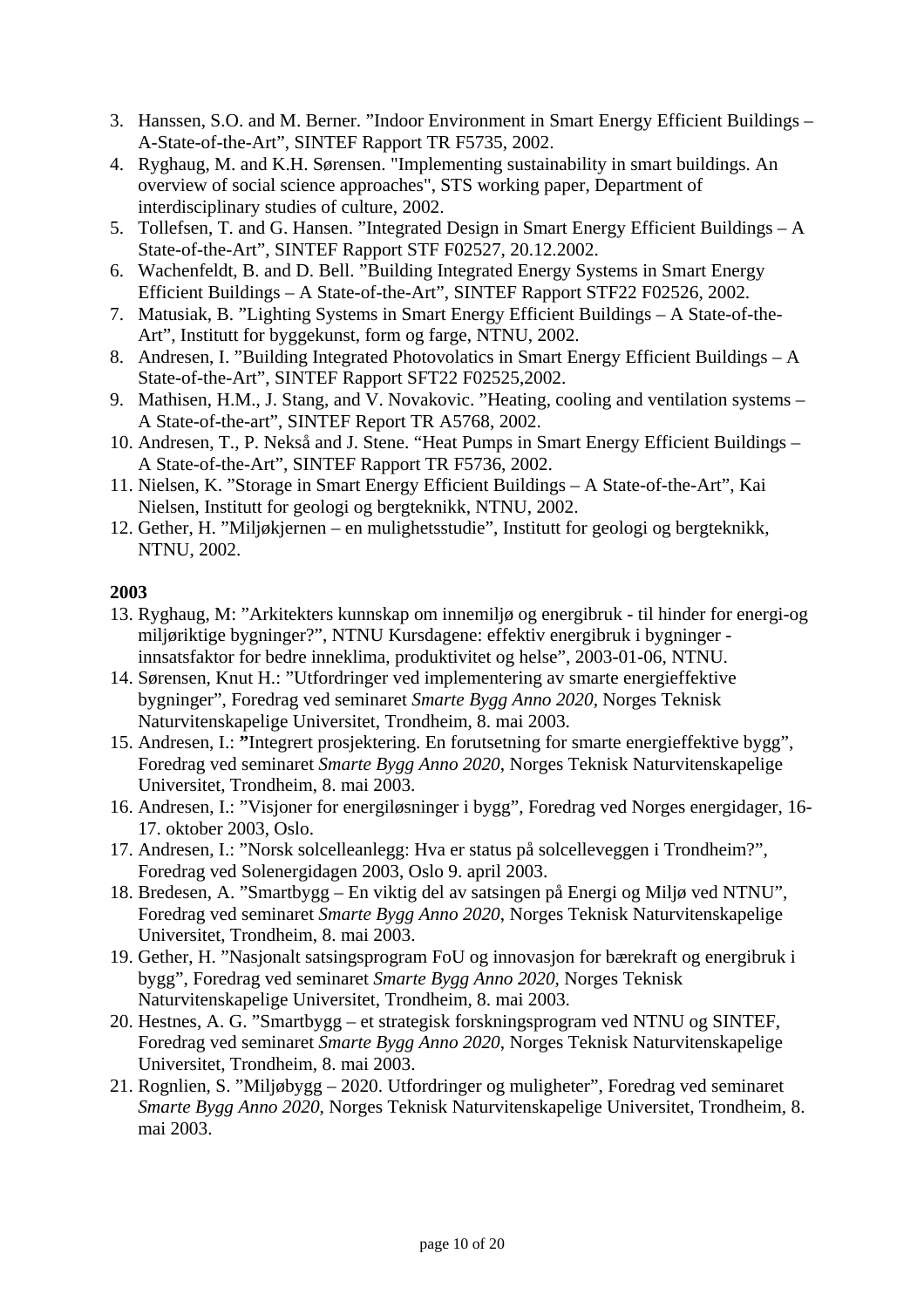- 22. Nilsen, N. I. "Miljøbygg 2020. Utfordringer og muligheter", Foredrag ved seminaret *Smarte Bygg Anno 2020*, Norges Teknisk Naturvitenskapelige Universitet, Trondheim, 8. mai 2003.
- 23. Rødsjø, A. "Miljøbygg 2020. Utfordringer og muligheter", Foredrag ved seminaret *Smarte Bygg Anno 2020*, Norges Teknisk Naturvitenskapelige Universitet, Trondheim, 8. mai 2003.
- 24. Aune, M. og T. Berker. "Brukere av smarte, energieffektive bygg", Foredrag ved seminaret *Smarte Bygg Anno 2020*, Norges Teknisk Naturvitenskapelige Universitet, Trondheim, 8. mai 2003.
- 25. Hanssen, S.O. "Godt innemiljø en forutsetning for smarte, energieffektive bygg", Foredrag ved seminaret *Smarte Bygg Anno 2020*, Norges Teknisk Naturvitenskapelige Universitet, Trondheim, 8. mai 2003.
- 26. Hoel, T.I. og V. Novakvic. "Effektiv styring og automatisering En forutsetning for smarte, energieffektive bygg", Foredrag ved seminaret *Smarte Bygg Anno 2020*, Norges Teknisk Naturvitenskapelige Universitet, Trondheim, 8. mai 2003.
- 27. Nekså, P. og T. Andresen", "CO2-varmepumper Eksempel på en smart, energieffektiv teknologi", Foredrag ved seminaret *Smarte Bygg Anno 2020*, Norges Teknisk Naturvitenskapelige Universitet, Trondheim, 8. mai 2003.

- 28. Andresen, I. "Evaluering av Kvernhuset ungdomsskole energi og miljø", SINTEF Rapport STF22 A04509, SINTEF Bygg og miljø, Trondheim.
- 29. Wigenstad, T. "Evaluering av kvadraturen videregående skole energi og miljø", SINTEF Rapport STF22 A04513, SINTEF Bygg og miljø, Trondheim.
- 30. Berker, T. "Forget the user!", Seminar Boligforskning *Om boligpolitikken"* 10. juni 2004, Institutt for byggekunst, prosjektering og forvaltning, NTNU, Trondheim.
- 31. Berner, M. og S.O. Hansen. "Ventilasjonsluft som oppvarmingskilde", SINTEF Energiforskning Arbeidsnotat AN 04.16.05. Trondheim.
- 32. Berner, M. og S.O. Hansen. "Intermittent drift av ventilasjonsanlegg, SINTEF Energiforskning Arbeidsnotat AN 04.16.06, Trondheim.
- 33. Sørensen, K. H. "Mellom regn og beregninger: Bærekraftig energi-teknologi i politiskøkonomisk klemme", SAMSTEMTs avslutningsseminar Energi, miljø og teknologi – samspill eller styringssvikt i energi- og klimapolitikken, Lillestrøm, 8-9 november 2004.
- 34. Tollefsen, T. "Identifikasjon av robuste tverrfaglige samhandlingsmønstre som kan nyttes innenfor et IDP-team", Prosjektrapport i faget DIS 1051 Prosjektorganisering indre og ytere faktorer, NTNU, Trondheim.
- 35. Wachenfeldt, B.J. "Utredning av alternative ventilasjonsløsninger for ny ungdomsskole på Mæla i Skien", SINTEF Rapport STF22 A04512, SINTEF Bygg og miljø, Trondheim.
- 36. Wachenfeldt, B.J. "Mæla Ungdomsskole Romklimatiske vurderinger", SINTEF Rapport STF22 A04515, SINTEF Bygg og miljø, Trondheim.
- 37. Aschehoug, Ø., T. Kleiven and J.V. Thue "Integrerte energiløsninger", presentasjon på konferansen "Energiutfordringer i framtidens bygg", Grimstad 15-16 juni, 2004.
- 38. Stene, J. "CO2-varmepumper for oppvarming kjøling av kontorbygg, SINTEF Energiforskning, TR A5952, Trondheim.
- 39. Nielsen, J. R, H. Quicklund, J. Roynstran, J. Stang. "Two-step decision and optimisation modell for centralised or desentralised thermal storage in DH&C systems Report 2005 M2.
- 40. Stang, J. "Formålsdelt energibruk Hvor brukes energien?", Tekna Kursdager 2004, Trondheim, 7-8 januar 2004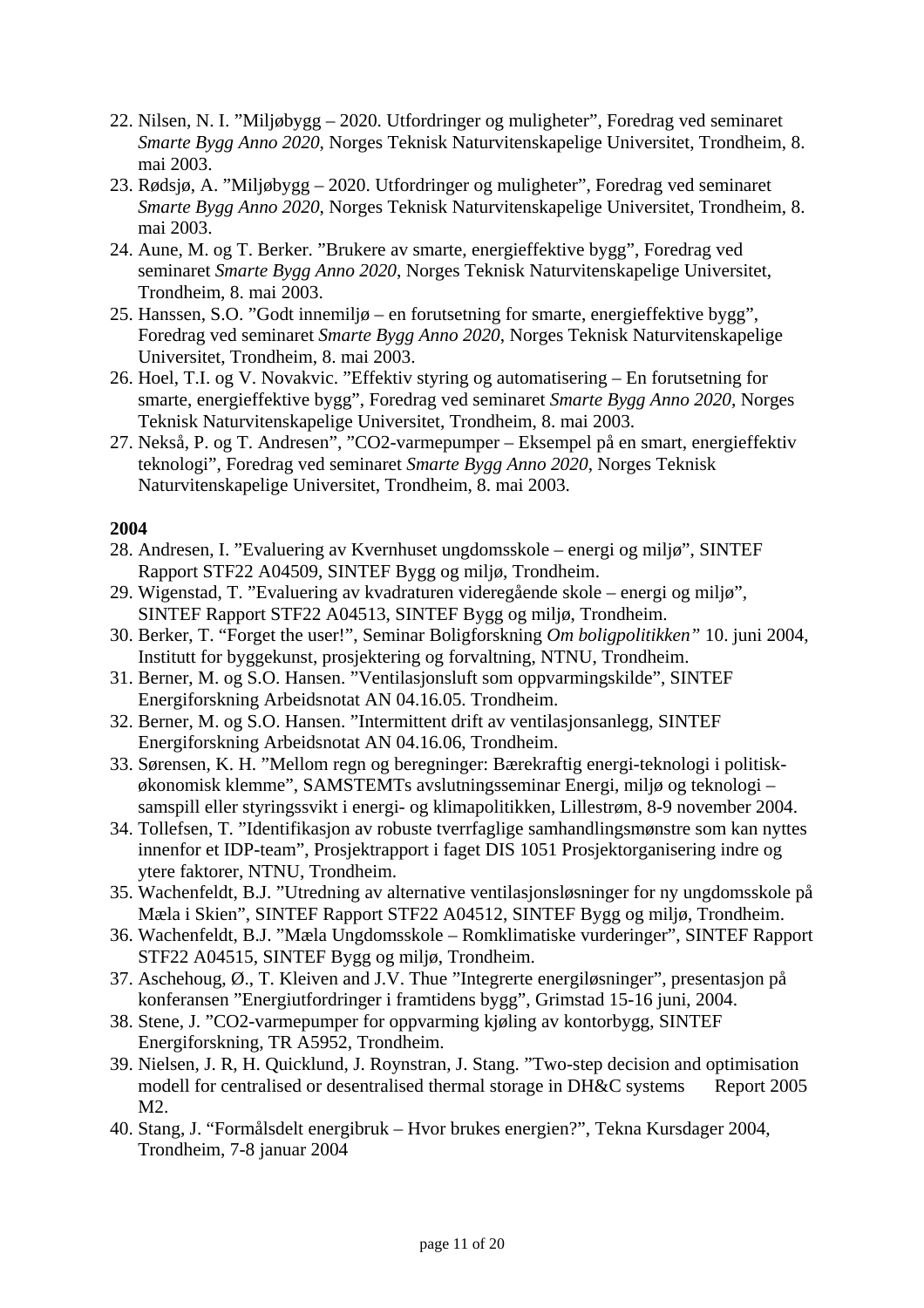- 41. Stang, J. "Valg av løsninger for ventilasjon og luftkvalitet i forhold til energibruk", Energikonferansen og Faglærerkonferansen om enøk-undervisning "Energiutfordringer i framtidens bygg", Grimstad, 15-16 juni 2004.
- 42. Stene, J., T. Andresen, J. Stang. "CO<sub>2</sub>-varmepumper for oppvarming og kjøling av yrkesbygg, SINTEF Energiforskning, TR A5952, Trondheim.
- 43. Andresen, T., J. Stene. "Simulering av  $CO_2$ -varmepumpe til oppvarming og klimakjøling i kontorbygg – Case-studie Bygdøy Allé 23, SINTEF Energiforskning, TR A6041.
- 44. Stene, J. "CO<sub>2</sub>-varmepumpe for kombinert romoppvarming og varmtvannsberedning", Norsk Kjøleteknisk Møte, Sandefjord 5.-6. mars 2004.
- 45. Novakovic, V. og F. Frydenlund, "Kontinuerlig funksjonskontroll for effektiv drift av bygninger - Ord og begreper. SINTEF Energiforskning, TR A6015, Trondheim.
- 46. Skjerven, E. "Bruk av Continuous Commissioning<sup>SM</sup> som et hjelpemiddel for kontinuerlig tilstandskontroll av inneklima- og energitilstander i bygninger", Institutt for energi- og prosessteknikk, Hovedoppgave, EPT-H-2004-58
- 47. Skjervestad, R. "Optimalisering av energibruk i bygninger med lavtemperatur varmeanlegg, ved bruk av både simuleringsprogram og optimaliseringsprosedyrer", Institutt for energi- og prosessteknikk, Hovedoppgave, EPT-H-2004-59.
- 48. Djuric, N. "Optimization of Energy Consumption in Building with Hydronic Heating System, Faculty of Mechanical Engineering, University of Belgrade, Belgrade, Serbia, July 2004.
- 49. Novakovic, V. and D. Bell. "Intelligente bygg / Smartbygg bygningsintegrerte energiløsninger – muligheter og begrensninger, kostnader, teknologisk utvikling", Tekna Kursdager 2004, Trondheim, 7-8 januar 2004
- 50. Novakovic, V. "Kvalitetskontroll av energibruk og inneklima i bygninger", Energikonferansen og Faglærerkonferansen om enøk-undervisning "Energiutfordringer i framtidens bygg", Grimstad, 15-16 juni 2004.

- 51. Wyckmans, A. "Intelligente fasader", foredrag ved seminaret Solceller i bygninger, Trondheim, 29.04.05, Norsk solenergiforening.
- 52. Hermstad, K. "PV through Norwegian Eyes", foredrag ved seminaret *Solceller i bygninger*, Trondheim, 29.04.05, Norsk solenergiforening.
- 53. Wigenstad, T. "Kontraktsformer ved integrert prosjektering for smarte, energieffektive bygg", SINTEF Notat, SINTEF Teknologi og Samfunn, Trondheim.
- 54. Hermstad, K., "Concepts for Building Integrated Photovoltaics", SINTEF Report, SINTEF Technology and Society, Trondheim.
- 55. Stene, J., 2005: *CO2-varmepumper for oppvarming av større bygninger. Fordeler og ulemper i forhold til konvensjonelle varmepumpesystemer*. Notat under NTNU-SINTEFs Smartbyggprogram (2002-2006).
- 56. Stene, J., 2005: *Residential CO2 Heat Pumps for Combined Space Heating and Hot Water Heating – System Design, Test Procedures and Calculation of SPF*. SINTEF-rapport TR A6102. ISBN 82-594-2806-7.
- 57. Stene, J., Jakobsen, A., Andresen, T., 2005: *Forprosjekt Prototyp CO2-varmepumpe for oppvarming og kjøling av en større bygning*. SINTEF-rapport TR A6195. ISBN 82-594- 2906-3. Desember 2005.
- 58. Rieberer, R., Stene, J., Nekså, P., Jakobsen, J., 2005: *CO2 Heat Pumps Background and Outlook*. Kapittel 9 i "Statusbericht des Deutchen Kälte- und Klimatechnischen Vereins – Kohlendioxid, Besonderheiten under Einsatzchancen als Kältemittel".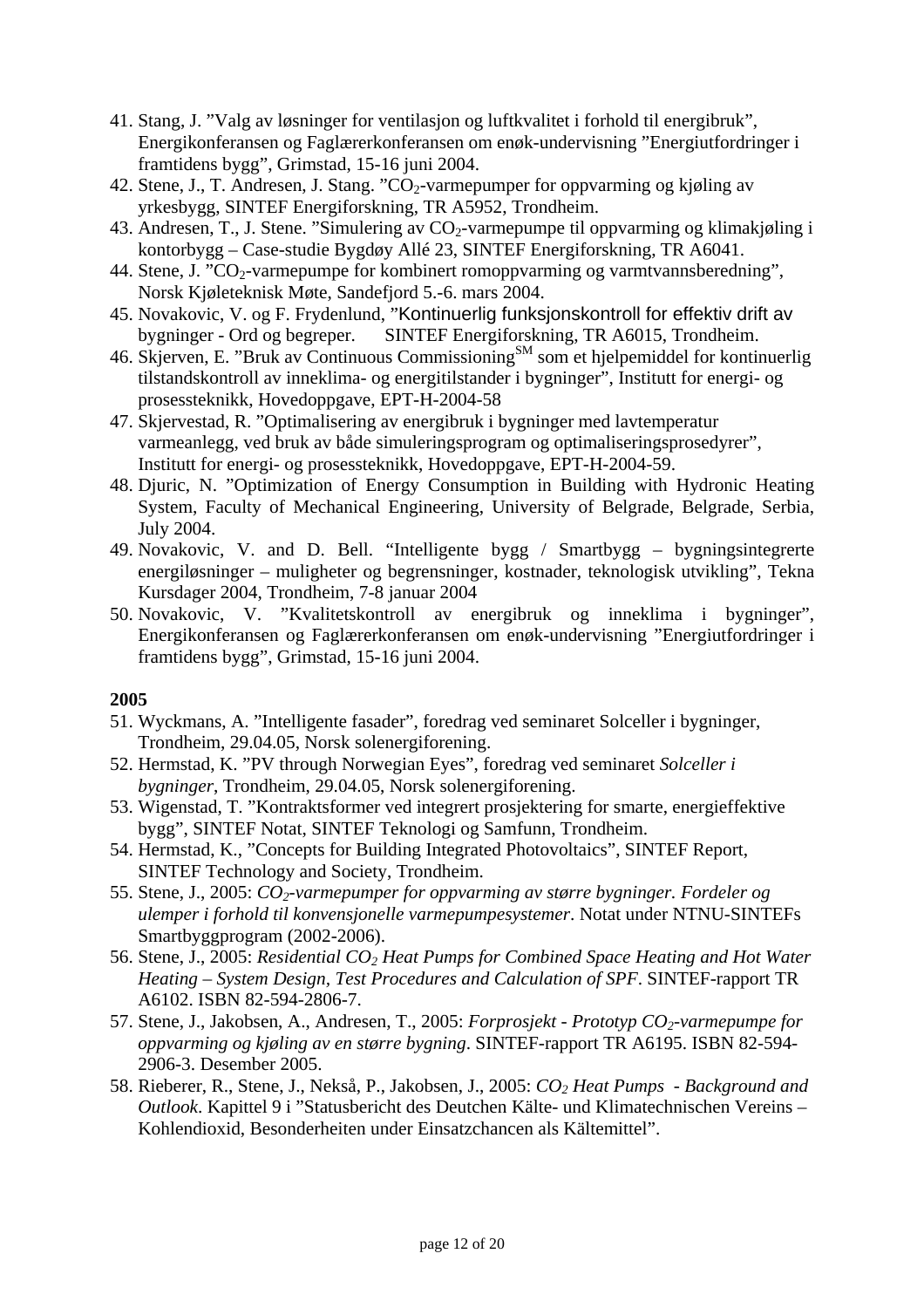- 59. Sørensen, KH. "Governance through economics. The economic ordering of sustainable energy policies in Norway", Economic sociology and technology conference, Cornell University, Ithaca, 23.9-24.9 2005
- 60. Sørensen, KH. "Ny teknologi eller ny atferd?", Energi og miljø: Ja takk, begge deler, Renergi-konferanse, Oslo 1.11 2005
- 61. Sørensen, KH. "Social and technological challenges of modern societies: Energy, comfort and climate, Energy and society conference, Academy of Sciences, Stavanger 2 – 3.5.2005
- 62. Sørensen, KH. og H. Gether: "Veier til lavutslippssamfunnet", seminar for Lavutslippsutvalget, NTNU/SINTEF, 20.9.2005
- 63. Berker, T. "Informatisierung im Alltag STS-Perspektiven auf den Alltag "smarter energieeffektiver Gebäude" (Informatization in everyday life - STS-perspectives on the everyday of "smart energy efficient buildings") Informatisierung der Arbeit - Gesellschaft im Umbruch; Kooperationsnetz prospektive Arbeitsforschung (KoprA), Darmstadt 27.01.2005 - 28.01.2005

- 64. Aune, Margrethe: "Samfunnsvitenskapenes plass i norsk energi- og miljøforskning". Samfunnsvitenskapelig Renergi-konferanse, Oslo, 2006-11-28
- 65. Aune, Margrethe: "Energi, teknologi og hverdagsliv", Konferanse om Energi, IT og Design, Eskilstuna, 16-18.1.2006
- 66. Berker, Thomas: "Energy in everyday life". TIPS Workshop; Berlin, 27-28.11.2006
- 67. Berker, Thomas og Robert Bye: "Tverrfaglighet i Smartbygg-prosjektet". Tverrfaglig nettverksseminar, Trondheim, 16.1.2006
- 68. Sørensen, Knut H. "Mens vi venter på Markedet: Hvordan kan de teknologiske løftene innfris?". Norge som lavutslippssamfunn i 2050, Oslo, 29.11.2006
- 69. Hestnes, A.G., "SmartBygg Norsk Forskningsprogram for lavenergibygninger. Strategier og Resultater." Lecture at Strategi-og Erfaringskonferanse om Lavenerginybyggeri", København, 30.11.2006.
- 70. Hestnes, A.G., "Solenergi Noe for Norge?", Lecture at "Workshop 15: Lokale Fornybare Energiløsninger – lønnsomt, eller kostbar idealisme?", at "Nordisk Konferanse om Bærekraftig Samfunnsutvikling", Oslo 26.10.2006.
- 71. Hestnes, A.G., "Climate Change and Energy efficiency", Lecture at the Faculty of Architecture, Chalmers University, Gøteborg, 25.10.2006.
- 72. Hestnes, A.G., "Fremtidens bygninger", Lecture at the Faculty of Architecture, Chalmers University, Gøteborg, 25.10.2006.
- 73. Hestnes, A.G., "Solar Buildings", Lecture for the Turkish Building Industry Association", Istanbul, 18.10.2006.
- 74. Hestnes, A.G., "Sustainable Buildings with Special Emphasis on Energy Use in Dwellings", Lecture at Istanbul Technical University, Istanbul, 19.10.2006.
- 75. Hestnes, A.G., "Energy Efficient Buildings What Next?". Invited lecture at Symposium "Quo Vadis Solarenergie", Freiburg, 15.9.2006.
- 76. Hestnes, A.G., "Arkitektur med Solceller", Lecture at seminar" Solceller i bebyggelsen", Malmø 27.1.2006.
- 77. Stene, J., 2006: "Oppvarmingssystemer for lavenergiboliger". SINTEF-rapport TR A6182. ISBN 82-594-2893-8. SINTEF Energiforskning AS, januar 2006.
- 78. Stene, J., Jakobsen, A., Andresen, T., 2006: "Forprosjekt Prototyp CO<sub>2</sub>-varmepumpe for oppvarming og kjøling av en større bygning". SINTEF-rapport TR A6195. ISBN 82-594- 2906-3. SINTEF Energiforskning AS, mars 2006.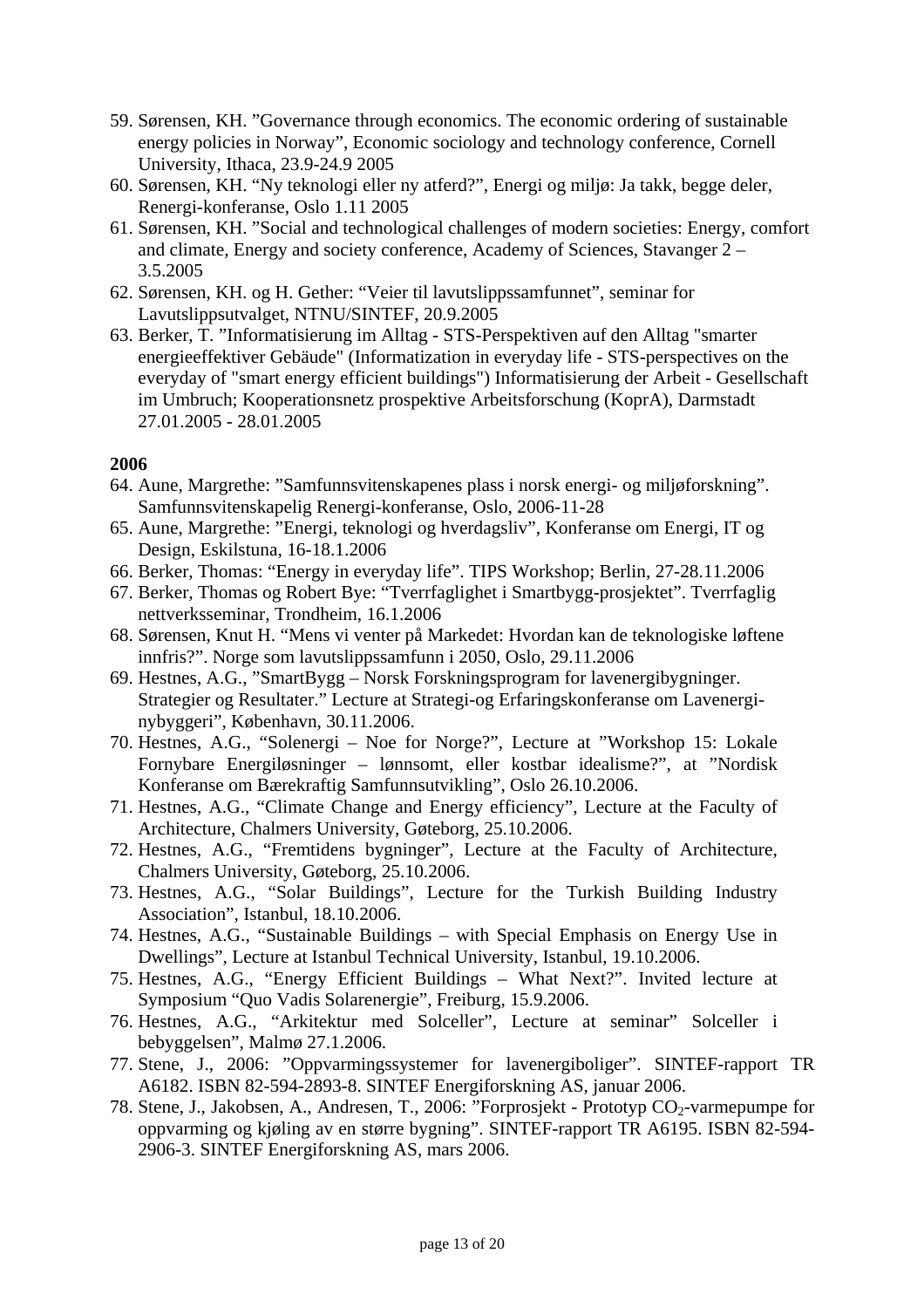- 79. Stene, J., 2006: "Grunnvarmebaserte varmepumpesystemer for oppvarming og kjøling av større bygninger". SINTEF-rapport TR A6338. ISBN 82-594-3044-4. SINTEF Energiforskning AS, november 2006.
- 80. Stene, J., 2006: "Varmepumper for oppvarming og kjøling av bygninger", Foredrag ved seminar for Senter for Fornybar Energi, SINTEF-NTNU-IFE, Trondheim, november 2006.
- 81. Stene, J., 2006: "Varmepumper en teknologi i utvikling". Foredrag ved NVE/NOVAP workshop vedr. "Framskrivning av det norske varmepumpemarkedet mot 2020". NVEhuset, august 2006.
- 82. Stene, J., 2006: "Varmepumper Teknologisk utvikling trender nye produkter". Foredrag på VVS-dagene 2006, Energi og miljø i bygg, Lillehammer oktober 2006.
- 83. Stene, J., 2006: "Varmepumper i bygninger Energieffektiv teknologi, fornybar energi". Foredrag ved seminar for Senter for Fornybar Energi, SINTEF-NTNU-IFE, Stjørdal, november 2006.
- 84. Hermstad, K. og I. Andresen, "Energieffektive og komfortable bygg med plasstøpte løsninger. Eksempelsamling", SINTEF Rapport STF51 F06003, Mars-06, Trondheim.
- 85. Andresen I. og T.Kleiven, "Unicon Uni-Energy", Foredrag ved GTM-konference 24.-25. januar 2006, Brøndby, Danmark.
- 86. Andresen, I., "Klimatilpassede boliger", Foredrag på seminaret "EUs direktiv om bygningers energiytelse. Fremtidens bygg - rammebetingelser", Kursdagene'06, 3.-4. januar 2006, NTNU, Trondheim.
- 87. Andresen, I., "Energi i bygninger i EUs 7. rammeprogram", Foredrag på seminaret "EUseminar innen fornybar energi", 6. mars 2006, Senter for fornybar energi, NTNU, Trondheim.
- 88. Andresen, I., "Erfaringer fra vellykkede EU-søknader og EU-prosjekt", Foredrag på seminaret "EU-seminar innen fornybar energi", 6. mars 2006, Senter for fornybar energi, NTNU, Trondheim.
- 89. Andresen, I. "Ny teknologi for fremtidens fasader", Foredrag ved seminaret "Fremtidens fasader", 4. mai 2006, NAL-akademiet, Arkitektenes hus, Oslo.
- 90. Andresen, I., Ø. Aschehoug, T.H. Dokka: "Sustainable Energy Use in Norwegian Buildings – Status, Technologies and Challenges", Presentation at the seminar "Poland 2006 - Energy Supply and Environmental Impacts", 18.10.2006, NTNU, Trondheim.
- 91. Andresen, I. and T.H. Dokka: "Potensialet for lavenergibygg, passivhus og fornybar energi", Foredrag på seminaret "Energisituasjonen i Midt-Norge – Finnes bærekraftige løsninger?", 22.10.2006, Naturvernforbundet, Trondheim.
- 92. Andresen, I.: "Solenergi i bygninger", Foredrag på internseminar ved Senter for Fornybar Energi ved NTNU, SINTEF og IFE, 13.-14. november 2006, Quality Airport Hotel, Værnes.
- 93. Bjørn J. Wachenfeldt, Rasmus Høseggen (2006), *"*Energibehov og komfort i nytt administrasjonsbygg for Svorka Energi"*,* SBF51 F06005, Trondheim.
- 94. Gether, H. "Energi og Miljø Utfordringer og Muligheter", foredrag ved Prosjekt Norge 2015, Sør-Marka, 05.04.2006
- 95. Gether, H. "Energi og Miljø Er Norge på rett spor?", foredrag ved Sem-seminaret, Sem Gjestegård, Asker, 10.06.2006.
- 96. Wachenfeldt, B.J. "Energy-efficient ventilation systems in Norway", Presentation at the seminar "Poland 2006 - Energy Supply and Environmental Impacts", 18.10.2006, NTNU, Trondheim.
- 97. Kleiven, T., "The Energy-efficient Wooden House", Presentation at the seminar "Polen 2006 –Trearkitektur i bymiljø – Trebyene Trondheim og Zgierz", 17.10.2006, NTNU, Trondheim.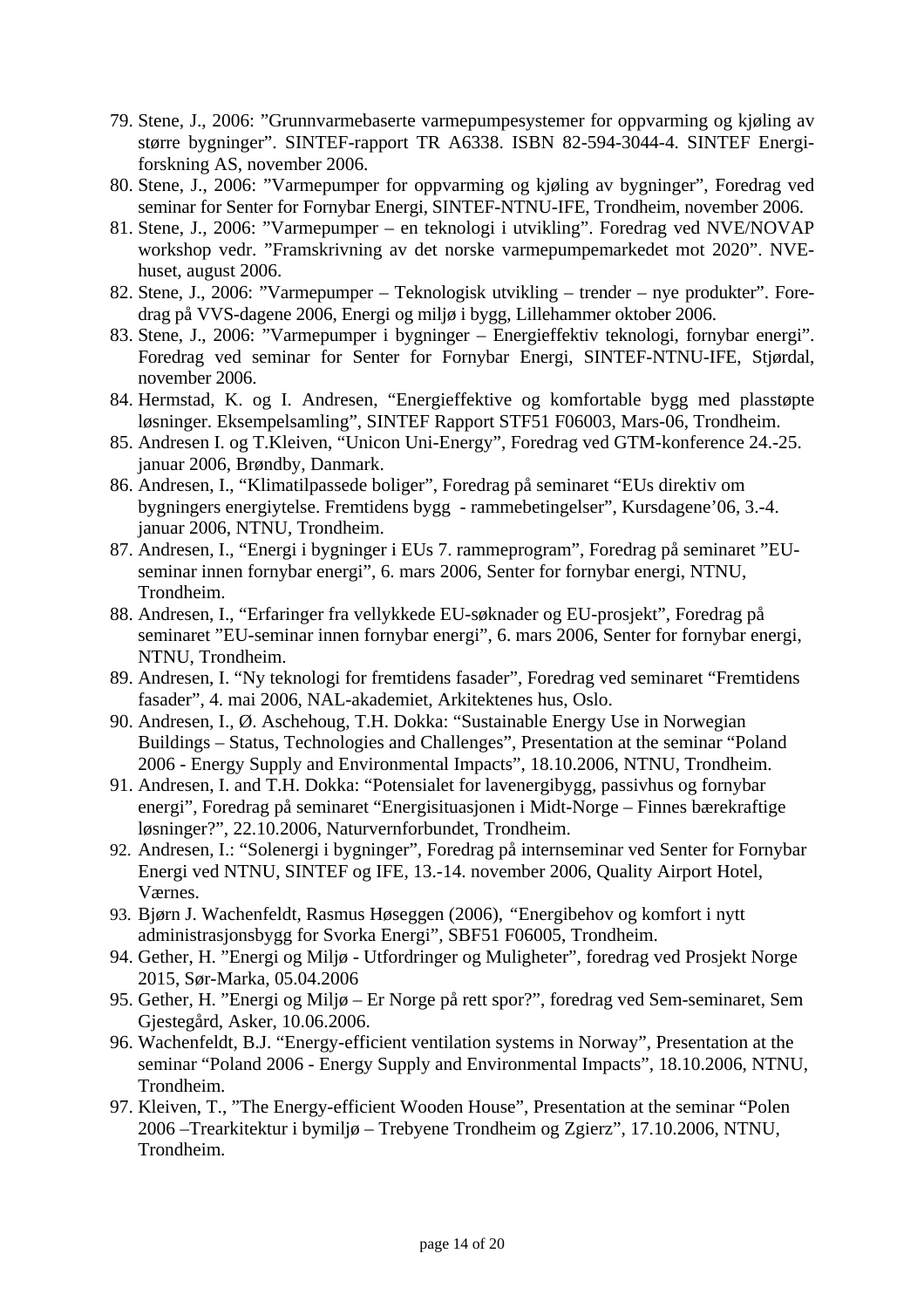- 98. Størvold, G. "Veien mot energi- og miljøvennlige bygg", foredrag ved konferansen Fremtidens smarte energieffektive bygg, 20. november 2007, Thon Hotell Opera, Oslo.
- 99. Haltbrekken, L. "Bygninger og naturven hva må til?" , foredrag ved konferansen Fremtidens smarte energieffektive bygg, 20. november 2007, Thon Hotell Opera, Oslo.
- 100. Sørensen, K. H. "En vandring i skyggenes dal? Hindringer for energieffektivisering og nyskapning i byggebransjen" , foredrag ved konferansen Fremtidens smarte energieffektive bygg, 20. november 2007, Thon Hotell Opera, Oslo.
- 101. Hestnes, A.G. "Smart prosjektering" , foredrag ved konferansen Fremtidens smarte energieffektive bygg, 20. november 2007, Thon Hotell Opera, Oslo.
- 102. Novakovic, V. "Smart drift", foredrag ved konferansen Fremtidens smarte energieffektive bygg, 20. november 2007, Thon Hotell Opera, Oslo.
- 103. Berker, T. "Det lærende bygg", foredrag ved konferansen Fremtidens smarte energieffektive bygg, 20. november 2007, Thon Hotell Opera, Oslo.
- 104. Stene, J. "Smarte oppvarmings- og kjølesystemer Varmepumper" , foredrag ved konferansen Fremtidens smarte energieffektive bygg, 20. november 2007, Thon Hotell Opera, Oslo.
- 105. Kleiven, T. "Smarte fasader", foredrag ved konferansen Fremtidens smarte energieffektive bygg, 20. november 2007, Thon Hotell Opera, Oslo.
- 106. Matusiak, B. "Smart belysning",foredrag ved konferansen Fremtidens smarte energieffektive bygg, 20. november 2007, Thon Hotell Opera, Oslo.
- 107. Berner, M. "Smart innemiljø", foredrag ved konferansen Fremtidens smarte energieffektive bygg, 20. november 2007, Thon Hotell Opera, Oslo.
- 108. Bye, R. "Smarte vaktmestere", foredrag ved konferansen Fremtidens smarte energieffektive bygg, 20. november 2007, Thon Hotell Opera, Oslo.
- 109. Moe, O.M. "Smart energieffektiv hotelldrift", foredrag ved konferansen Fremtidens smarte energieffektive bygg, 20. november 2007, Thon Hotell Opera, Oslo.
- 110. Solbjørg, G. "Smarte energieffektive forsvarsbygg", foredrag ved konferansen Fremtidens smarte energieffektive bygg, 20. november 2007, Thon Hotell Opera, Oslo.
- 111. Kongsli, G. "Smarte aktører og dumme hus", foredrag ved konferansen Fremtidens smarte energieffektive bygg, 20. november 2007, Thon Hotell Opera, Oslo.
- 112. Unander, F. "Smart implementering av energieffektive bygninger", foredrag ved konferansen Fremtidens smarte energieffektive bygg, 20. november 2007, Thon Hotell Opera, Oslo.
- 113. Berker, Thomas. "Consumption transitions for sustainability". Vitenskapelig foredrag. TIPS final workshop: Progressing towards a sustainable electricity system? Berlin; 27.11.2007 – 28.11.2007
- 114. Berker, Thomas. "Energy = Joy x Beauty?" Vitenskapelig foredrag. 13th Annual International Sustainable Development Research Conference; Væsterås; 10.06.2007 – 12.06.2007
- 115. Berker, Thomas. "Sustainability and Aesthetics". Vitenskapelig foredrag. 4S annual meeting; Montreal; 11.08.2007 – 13.08.2007
- 116. Lorentzen, Trine Sverdrup; Aune, Margrethe. "A,B,C? Om energimerking av hvitevarer - spredning og salg." Mastergradsoppgave. Trondheim: Institutt for tverrfaglige kulturstudier, NTNU 2007. 77 s.
- 117. Ryghaug, Marianne. "Buildings, energy technologies and user needs." Vitenskapelig foredrag. Seminar, Building Energy Research Center; Beijing; 14.11.2007 – 15.11.2007
- 118. Ryghaug Marianne. "Between comfort and fear? Public understanding of climate change and energy use". Vitenskapelig foredrag. 4S annual meeting; Montreal; 11.08.2007 – 13.08.2007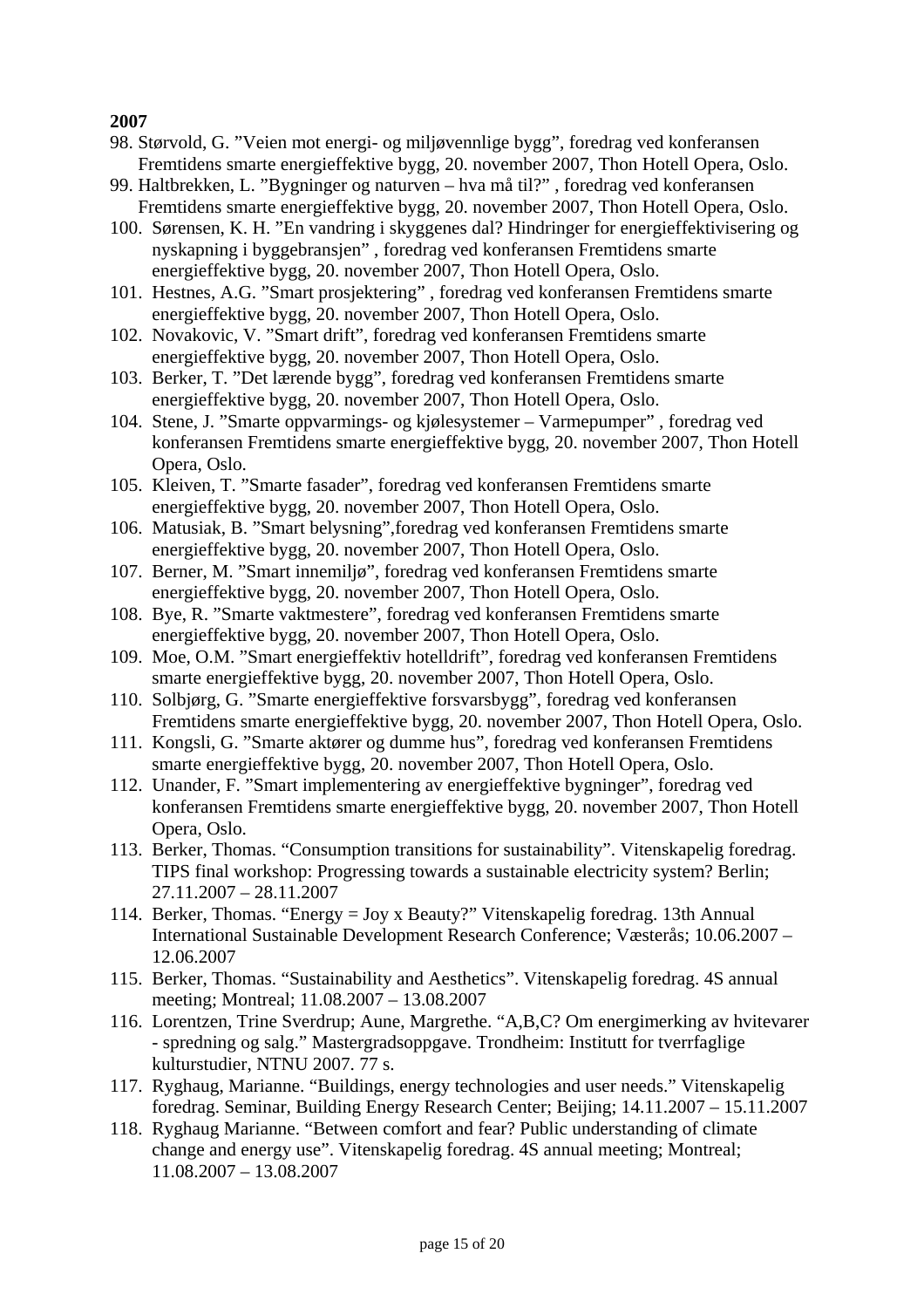- 119. Solli, Jøran; Ryghaug, Marianne; Næss, Robert. "The Norwegian energy situation; efficiency, consumption, buildings." Vitenskapelig foredrag. Building Energy Research Centre; Beijing; 14.11.2007 – 15.11.2007
- 120. Solli, Jøran; Ryghaug, Marianne. "The Centre for Energy and Society: Interdisciplinarity in building related energy research". Vitenskapelig foredrag. Building Energy Research Centre; Beijing; 14.11.2007 – 15.11.2007
- 121. Wallebek, Cecilie Dons; Aune, Margrethe. "Sløsus og Energica". Om norsk energipolitikk i husholdninger. Mastergradsoppgave. Trondheim: Institutt for tverrfaglige kulturstudier, NTNU 2007. 70 s.
- 122. V.Novakovic: "Kontinuerlig funksjonskontroll for effektiv drift av bygninger", Nettverkssamling bolig, bygg og anlegg, Enova, Trondheim, 14-15 februar 2007.
- 123. Wyckmans, A.; Aschehoug, Ø.; Hestnes, A.G. (2007). "Intelligent Building Envelopes: Application in the Field of Daylighting", in: Crisinel, M.; Eekhout, M.; Haldimann, M.; Visser, R. (eds.) (2007). "EU Cost C13 Glass and Interactive Building Envelopes - Final Report". Research in Architectural Engineering Series, vol.1, pp.85-94. Delft University Press. ISBN 978-1-58603-709-3.
- 124. Matusaik, B. "Inteligent lighting" Nasjonal konferanse om inneklima, Warszawa, 22-23 november, 2007.
- 125. Aschehoug, Ø. "Smart energy efficient buildings", Nasjonal konferanse om inneklima, Warszawa, 22-23 november, 2007.
- 126. Stene, J., 2007: IEA HPP Annex 32 Economical Heating and Cooling Systems for Low-Energy Houses – State-of-the-Art Report Norway. SINTEF-rapport TR A6506. ISBN 978-82-594-3223-0. SINTEF Energiforskning AS, april 2007.
- 127. Stene, J., 2007: Oppvarmingssystemer for boliger av lavenergi- og passivhusstandard. SINTEF-rapport TR A6579. ISBN 978-82-594-3313-8. SINTEF Energiforskning, november 2007.
- 128. Stene, J., 2007: Residential Heat Pumps Using Carbon Dioxide  $(CO<sub>2</sub>)$  as Working Fluid. SINTEF-rapport TR A6597. ISBN 978-82-594-3330-5. SINTEF Energiforskning, November 2007.
- 129. Stene, J., 2007: "Varmepumper med grunnvann eller fjell som varmekilde for oppvarming og kjøling av større bygninger." SINTEF-rapport TR A6338. ISBN 82-594- 3044-4. SINTEF Energiforskning, Desember 2007.
- 130. Bjørn J. Wachenfeldt (2007), *Bygg C, Vestveien, Ski Vurdering av energimålsetning*, SINTEF Rapport SBF BY A07008, ISBN 978-82-536-0945-4
- 131. Bjørn J. Wachenfeldt (2007), *Bygg C, Vestveien, Ski Termisk komfort og oppvarming via ventilasjonsluft*, SINTEF Rapport SBF BY A07014, ISBN 13978-82-536-0955-3
- 132. Bjørn J. Wachenfeldt (2007), Vurdering av energiytelse og komfort for bolig med Selcrete betong, SINTEF Rapport SBF BY.

- 133. Stene, J. "Oppvarmingssystemer for boliger av lavenergi- og passivhusstandard", SINTEF Energy Researh, Report TR A6579 -2008, Trondheim.
- 134. Stene, J. "Varmepumper m", SINTEF Energy Research, Report TR A6338 -2008, Trondheim.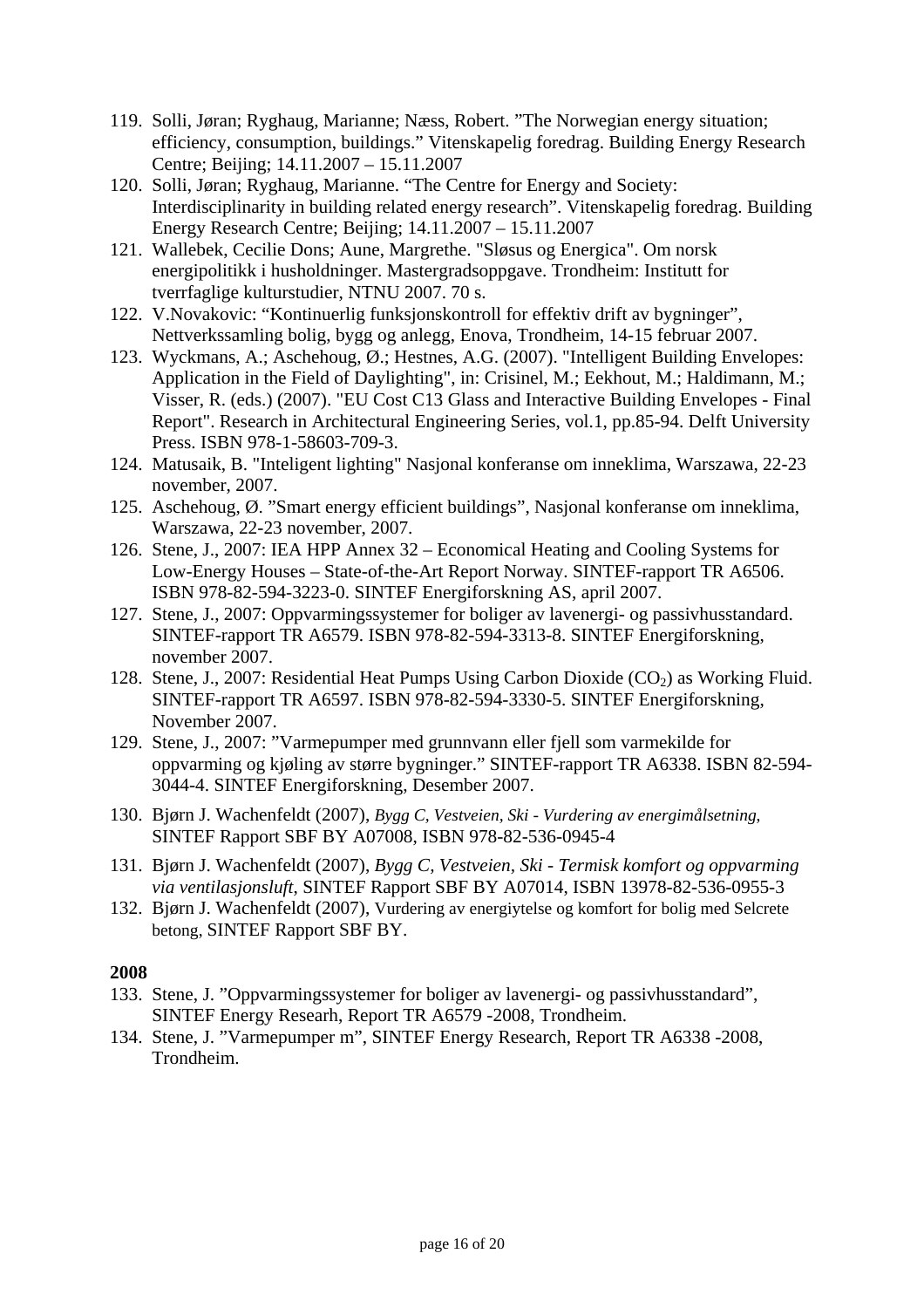# **Formidlingstiltak rettet mot relevante målgrupper:**

## **2003**

- 1. Ryghaug, M: "Architects hamper energy efficiency in buildings", *Caddet Technical Brochure* 170.
- 2. Andresen, I.: "Smarte bygg anno 2020. Et strategisk forskningsprogram ved NTNU og SINTEF". Artikkel i Glass og Fasade, nr. 2/2003.

### **2004**

- 3. Hestnes, A.G. "Hva er integrert design?", NAL/NTNU etterutdanningskurs, Oslo 29.04.2004.
- 4. Hestnes, A.G. "Hva er integrert design?", NAL/NTNU etterutdanningskurs, Bergen 01.11.2004.
- 5. Stene, J. "CO<sub>2</sub>-varmepumpe for kombinert romoppvarming og varmtvannsberedning. 3 tidsskrifter – Norsk VVS, Kulde Scandinavia og Scanref.
- 6. Novakovic, J., T.I. Hoel, og J. Holst, "Livslang funksjonskontroll av tilstander i bygning og installasjoner – Stor aktivitet i internasjonal IEA-prosjekt", Norsk VVS Nr 5/2004, VVS Aktuelt Nr 2/2004.
- 7. Holst, J., V.Novakovic, T. Hoel, "Kontinuerlig funksjonskontroll av bygning og installasjoner - En kvalitetssikrings prosess for optimale energi og inneklima tilstander", Norsk VVS, VVS Aktuelt.
- 8. Hjemmeside for "Grunnvarmebaserte varmepumper" http://www.energy.sintef.no/prosjekt/annex29/

- 9. Tollefsen, T., "Miljøfokus i planlegging ? tverrfaglig og åpen kunnskapsdeling!", Konferanse Statsbygg 24.11.05: Miljøoppfølging I urbane strøk ? utbygging av Pilestredet Park, Oslo.
- 10. Berker, T. og M. Aune, "Fra Smartbygg til Smartbruk", Seminar for Forsvarsbygg og Forsvaret, 4-6. april, Fra forskning til praktisk anvendelse i byggsektoren – et tverrfaglig ansvar, Trondheim.
- 11. Berner, M. og S.O. Hanssen, "Innemiljø", Seminar for Forsvarsbygg og Forsvaret, 4-6. april, Fra forskning til praktisk anvendelse i byggsektoren – et tverrfaglig ansvar, Trondheim.
- 12. Hestnes, A.G., "Integrert prosjektering", Seminar for Forsvarsbygg og Forsvaret, 4-6. april, Fra forskning til praktisk anvendelse i byggsektoren – et tverrfaglig ansvar, Trondheim.
- 13. Wachenfeldt, B.J., "Bygningsintegrerte Energisystemer", Seminar for Forsvarsbygg og Forsvaret 4-6. april, Fra forskning til praktisk anvendelse i byggsektoren – et tverrfaglig ansvar, Trondheim.
- 14. Matusiak, B., "Belysningssystemer", Seminar for Forsvarsbygg og Forsvaret, 4-6. april, Fra forskning til praktisk anvendelse i byggsektoren – et tverrfaglig ansvar, Trondheim.
- 15. Andresen, I., "Bygningsintegrerte solcellesystemer", Seminar for Forsvarsbygg og Forsvaret, 4-6. april, Fra forskning til praktisk anvendelse i byggsektoren – et tverrfaglig ansvar, Trondheim.
- 16. Stene, J. "Varmepumper for oppvarming og kjøling av bygg", Seminar for Forsvarsbygg og Forsvaret, 4-6. april, Fra forskning til praktisk anvendelse i byggsektoren – et tverrfaglig ansvar, Trondheim.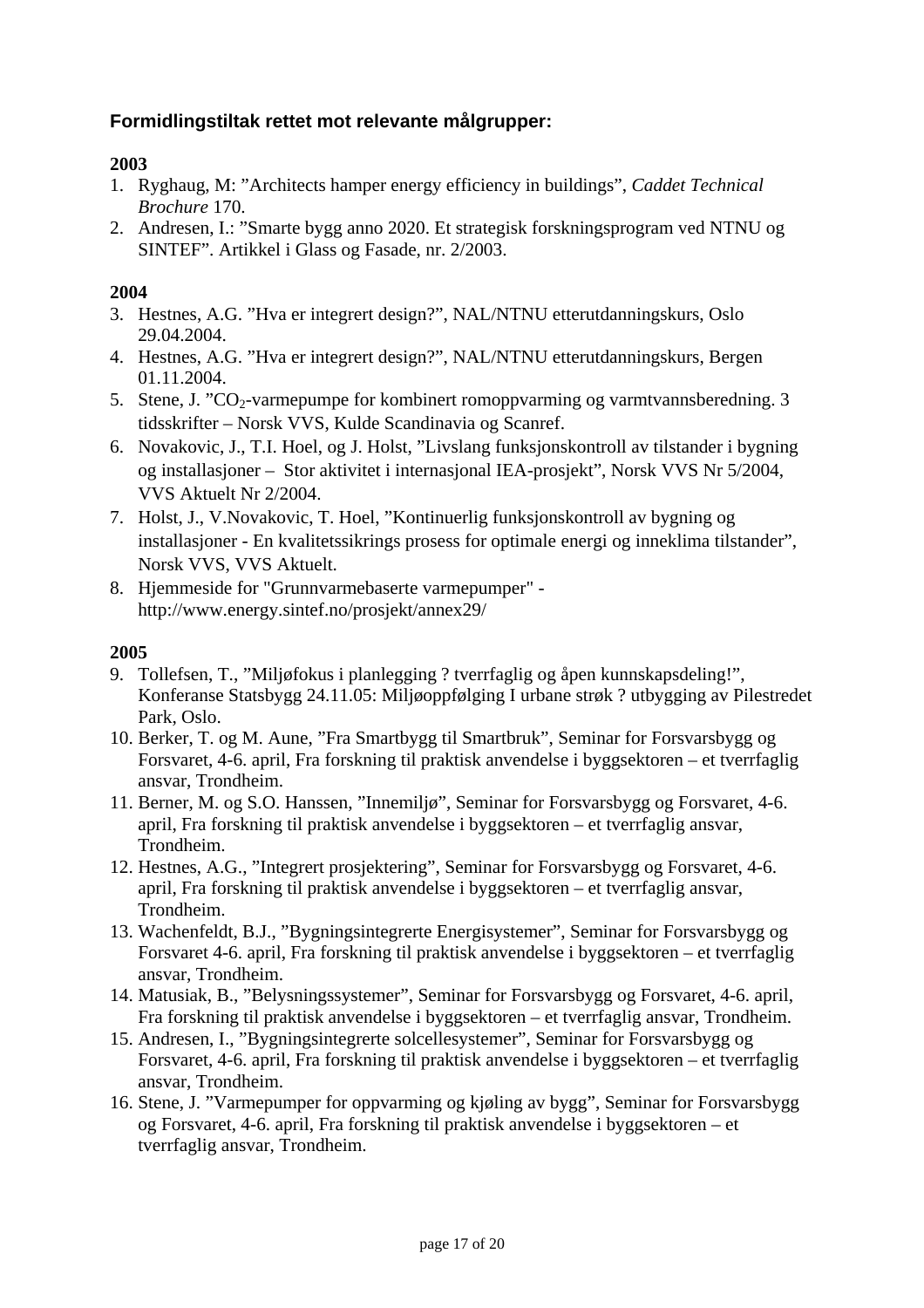- 17. Stene, J. "CO2-varmepumpe for oppvarming og kjøling av større bygg", Seminar for Forsvarsbygg og Forsvaret, 4-6. april, Fra forskning til praktisk anvendelse i byggsektoren – et tverrfaglig ansvar, Trondheim.
- 18. Gether, H. "Energilagring", Seminar for Forsvarsbygg og Forsvaret, 4-6. april, Fra forskning til praktisk anvendelse i byggsektoren – et tverrfaglig ansvar, Trondheim.
- 19. Holst, J. "Drift og automatisering", Seminar for Forsvarsbygg og Forsvaret, 4-6. april, Fra forskning til praktisk anvendelse i byggsektoren – et tverrfaglig ansvar, Trondheim.
- 20. Novakovic, V., "Verktøy for integrert prosjektering og kontinuerlig funksjonskontroll", Seminar for Forsvarsbygg og Forsvaret, 4-6. april, Fra forskning til praktisk anvendelse i byggsektoren – et tverrfaglig ansvar, Trondheim.
- 21. Kleiven, T., "Smart fasade med integrert energisystem", Seminar for Forsvarsbygg og Forsvaret, 4-6. april, Fra forskning til praktisk anvendelse i byggsektoren – et tverrfaglig ansvar, Trondheim.
- 22. Berker, T. Solli, J. Power the future: What does it mean to love renewable energy technologies? BEST-summer course, Trondheim, 2005; 07.08.2005 - 20.08.2005.
- 23. Hermstad, K., "Solceller i arkitekturen", foredrag for Særkurs AAR 4610, 25. februar 2005, Fakultet for Arkitektur og billedkunst, NTNU.
- 24. Hermstad, K., "Solfaktor", workshop om energiproduserende estetiske fasader, 26. og 28. februar 2005, Fakultet for Arkitektur og billedkunst, NTNU.
- 25. April 2005 Første møte i Styringsgruppen for "Program for funksjonskontroll for effektiv drift av bygninger". Telenor Eiendom, Statoil Eiendom, Statsbygg, Enova og ProTeknologi.
- 26. September 2005 Første møte i Styringsgruppen for "Program for funksjonskontroll for effektiv drift av bygninger"**.** Telenor Eiendom, Statoil Eiendom, Statsbygg , Enova og ProTeknologi.
- 27. Kleiven, T. "Isolasjon og tette bygningskonstruksjoner -premissgivere for energibruk og komfort". NAL's Akademi "Klimakontroll og energibruk i bygninger". Bergen, 14.02.05
- 28. Kleiven, T. "Isolasjon og tette bygningskonstruksjoner -premissgivere for energibruk og komfort". NAL's Akademi "Klimakontroll og energibruk i bygninger". Stavanger, 23.05.05
- 29. Kleiven, T. "Passiv utnyttelse av solenergi". NAL's Akademi "Sol i arkitekturen". Oslo, 04.11.05
- 30. Kleiven, T. "Strategies for utilisation of natural ventilation". NAL, erfaringsseminar etter Arkitektkonkurransen "Europas mest energieffektive næringsbygg" i Bjørvika. Oslo, 01.12.05
- 31. Brosjyre Kontinuerlig funksjonskontroll
- 32. Nyhetsbrev Nr 1 Kontinuerlig funksjonskontroll
- 33. Veileder markedsføring av lavenergiboliger, norsk utgave

- 34. Stene, J., 2006: "Karbondioksid til oppvarming Ny varmepumpeteknologi for energieffektiv og miljøvennlig oppvarming og kjøling av større bygninger*"*. Arkitektnytt 2006/01.
- 35. Svenning, L. og K. Straume: "Energiomlegging i byggesektoren kartlegging av sentrale beslutningstagere og aktører", sommerjobbprosjekt for 2 Bygg & Miljø studenter, finansiert av Statsbygg, 2006.
- 36. Tollefsen, T., I. Andresen, and A.G. Hestnes, "Forskning og Ambisiøs Miljøsatsing bringer Norsk Byggeindustri fremover", Byggeindustrien nr.7, 2006, pp 57-57.
- 37. Etablering av nettsiden http://www.energy.sintef.no/prosjekt/Smartbygg/ med rådgivningsmateriale om brukerdeltakelse, brukermedvirkning, brukerbehov samt kravspesifikasjoner knyttet til innemiljø i byggeprosjekter (ikke ferdigstilt)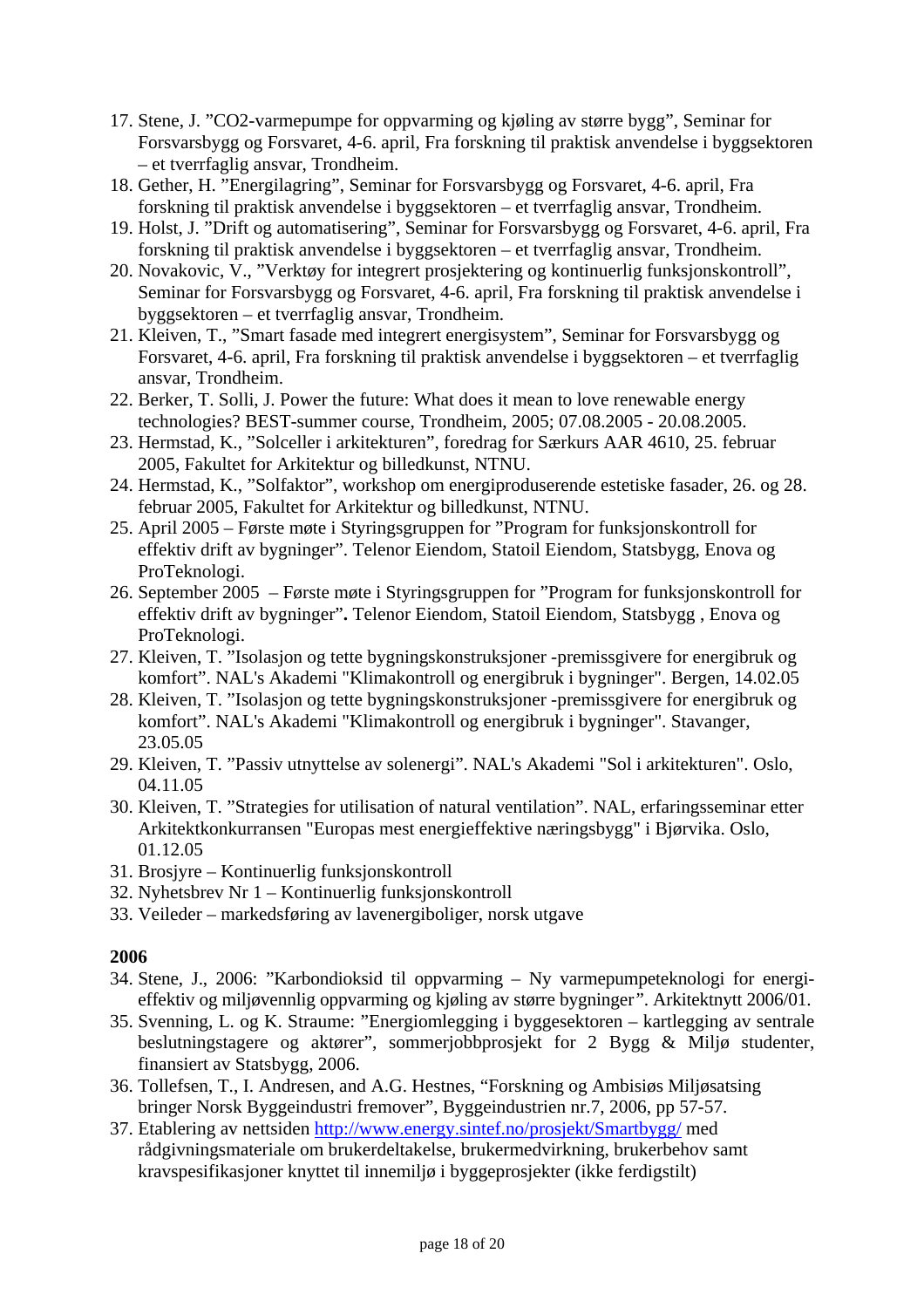- 38. F.Frydenlund: "Kontinuerlig funksjonskontroll", Norsk VVS, Nr 4, 2006.
- 39. Hjemmeside om "Kontinuerlig funksjonskontroll" www.sintef.no/pfk
- 40. T. Kleiven og I. Andresen, "Tung og deilig Termisk masse i bygg", Frokostmøte hos NAL/Eco-Box 24.08.2006, Arkitektenes Hus, Oslo.

- 41. Aune, Margrethe. "Lærende bygninger". Foredrag. Besøk fra den kinesiske partiskolen; Trondheim; 27.09.2007 – 27.09.2007
- 42. Berker, Thomas." Endre privat energibruk mission impossible?" Årsmøte i Trondheim studentlag for Natur og Ungdom og Naturvernforbundet 2007
- 43. Berker, Thomas. "Vi bruker ikke boliger vi bor! Om energibruk i (norske) boliger. Vitenskapelig foredrag". Husbankens Forskningskafé 2007 - Om folk, hus og bokvalitet. Trondheim; 06.11.2007.
- 44. Hjemmeside om "Kontinuerlig funkjsonskontroll" www.sintef.no/pfk.2007.
- 45. Brosjyre, roll-up og nyhetsbrev om "Kontinuerlig funkjsonskontroll". 2007.
- 46. Thyholt, M.: "Lavenergihus og fjernvarme en forenelig kombinasjon?". Fagartikkel i Elektro, nr 5/2007.

### **2008**

47. Buvik, K. "Energieffektivisering av eksisterende bygninger", artikkel i Byggeindustrien nr. 1/2008, side 40.

## **Allmennrettede formidlingstiltak (populærvitenskapelig artikler, høringer, utstillinger):**

### **2003**

- 1. Ryghaug, M: "Arkitekter blåser i ENØK", *Teknisk Ukeblad* nr. 2/3 2003.
- 2. Moe, H T: "Strøm for enhver pris?", Teknisk Ukeblad 28/29, 2003.
- 3. Ryghaug, M: "Baby It's cold outside", *Gemini*, 2003-01-15
- 4. Ryghaug, M: "Arkitekthøgskolen forsømmer enøk", *Universitas,* 2003-02-22, 57 (2)

# **2005**

- 5. Helene T. Moe, "Med tall skal kloden reddes", Kronikk i Adresseavisen
- 6. Utstilling om solceller ved Technoport-arrangementet, Trondheim Spektrum, 19-22 oktober.
- 7. Andresen, I., "Solceller i bygninger", foredrag ved Technoport-arrangementet, Trondheim Spektrum, 19-22 oktober.
- 8. Stene, J., 2005: *Ny varmepumpeteknologi for energieffektiv og miljøvennlig oppvarming og kjøling av større bygninger*. Artikkel innsendt til tidsskriftene "Byggeindustrien" og "Eiendomsnytt". November 2005.
- 9. Stene, J. 2005: *Poster* for "Technoport 2005" med informasjon om varmepumper for større bygninger samt CO<sub>2</sub>-varmepumper.
- 10. Hjemmeside for "Termisk energi fra omgivelsene" http://www.sffe.no/energi\_fra\_omgivelsen/energi\_fra\_omgivelsen.htm

- 11. Hustad, J., T. Worren, M. Ryghaug, Å. Lekang Sørensen (NTNU), P. Finden, A. Holt (IFE), A.-M. Svensson, I. Andresen, J. O. Tande (SINTEF): "Billigere strøm og bedre miljø", Kronikk i Dagbladet 12.11.06.
- 12. Andresen, I. og T.H. Dokka, Hjemmesider for passivhus, www.passiv.no.